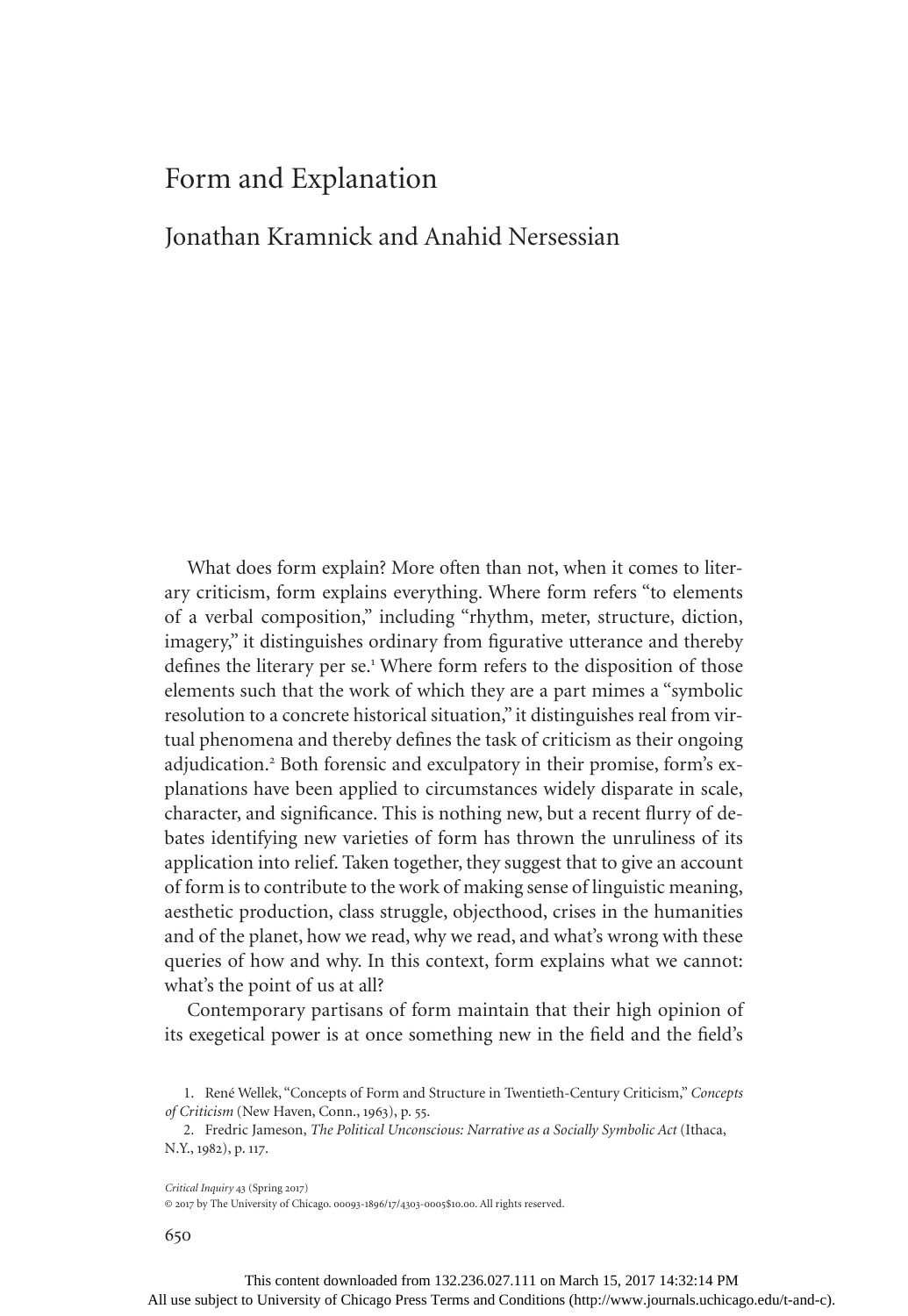## *Critical Inquiry / Spring 2017 651*

own core—a kind of going back to basics, as if *form* ever enjoyed the authority of an uncontested term. For some critics, the very elasticity of the concept suits it for a range of phenomena understood to have bounded patterns, from sonnet sequences to factory timetables; this expansive view effects a certain traveling outward of an aesthetic conception of form to domains usually covered by other areas of study. At the same time, and in an effort at once to bridle the number of form's names and to bolster its explanatory purchase, other critics have turned to the sciences in search of a compelling isomorphism between what form can mean in *that* context and what it already does mean to literary study. Thus evolutionary perspectives on the development of the novel, along with genetic maps of generic codes, inquiries into the cognitive habits of live readers and fictional characters, and computationally derived topic models of clustered words aspire to ground the speculative flights of the humanities with some empirical gravity. In other words, the appeal of these modes of reading lies in their bid to substantiate the largely intuitive claims of humanistic method. The name usually given to this ambition is interdisciplinarity.

We propose to take something different from the sciences—namely, the conviction that explanations are *inquiry relative*—in order to argue two points. The first is that there is no reason to maintain or to desire a consistent use of the term *form* across the disciplines or even, perhaps, within a single discipline. Indeed, we will argue that the effort to define form as something over and above the explanation through which it comes into view and whose ends it serves has led to some confusion. The second is that such a generous view of form may only be secured by a more careful and constrained understanding of what form is for any particular discipline or, more specifically, of what kinds of explanation it can provide for that discipline or others. To borrow Zenon Pylyshyn's description of cognitive psychology, literary criticism "is fundamentally tied to a certain class of terms which in part define the phenomena it seeks to explain," and these terms also "in part dictate the sorts of accounts that qualify as putative explanations." As "a consequence of explanation is that it frequently redefines its explananda," this relationship between modes and objects of inquiry is flexible, but it is not open-ended.<sup>3</sup> Seen this way, the

3. Zenon W. Pylyshyn, *Computation and Cognition: Toward a Foundation for Cognitive Science* (Cambridge, Mass., 1984), p. 2.

JONATHAN KRAMNICK is Maynard Mack Professor of English at Yale University. ANAHID NERSESSIAN is assistant professor of English at the University of California, Los Angeles.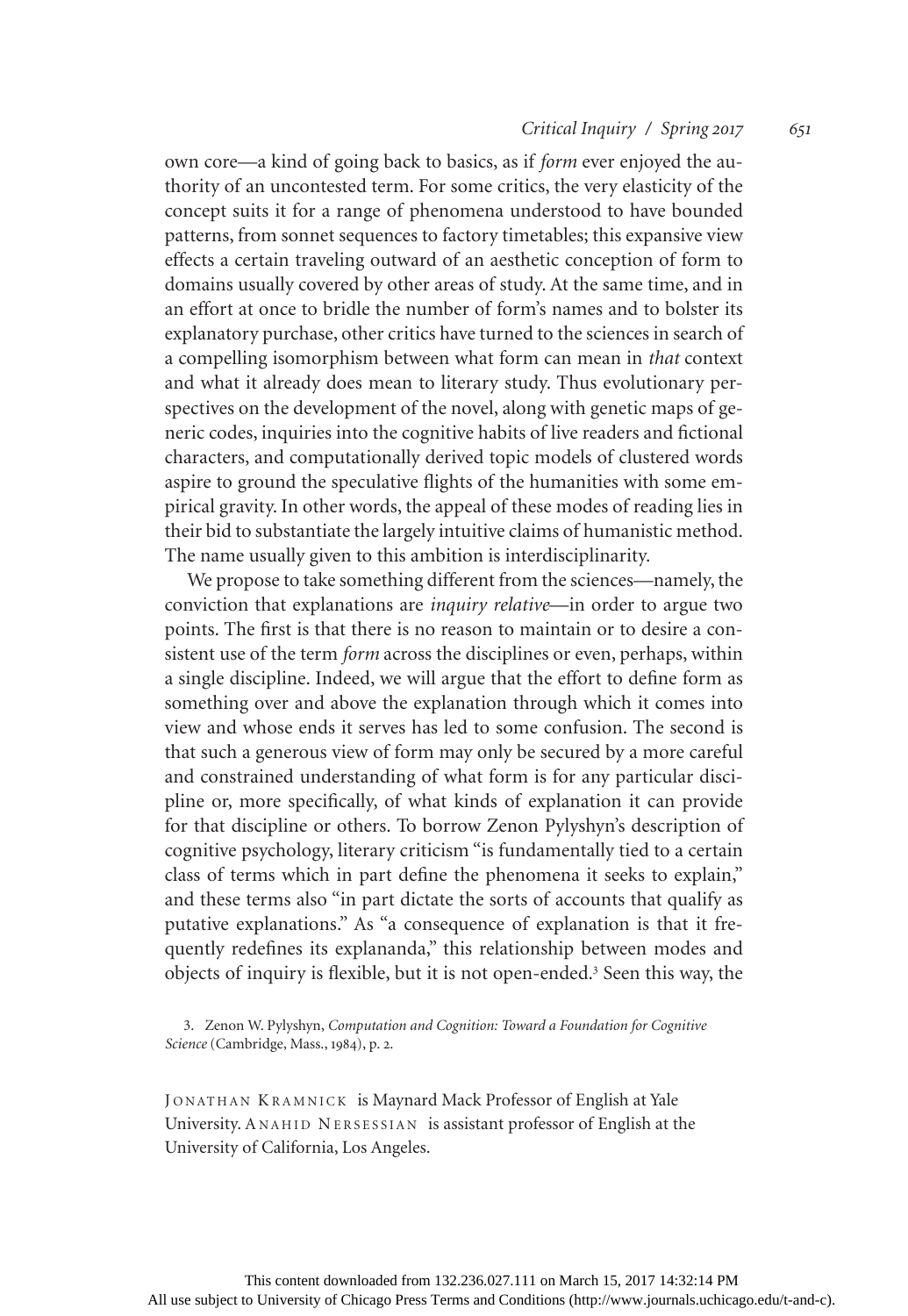history of literary study would be, among other things, the ongoing story of what counts as formal explanation and the ongoing elaboration of terms particular to the discipline and its subject matter. That history includes the frequent and indelible use of what critics have variously identified as form, in a manner that is usually inseparable from the explanatory work of reading or argument or interpretation. Form is just particularly rich with respect to its yield because it is caught up in and founds so much of the competence required by the discipline itself.

The point itself should not be particularly controversial or surprising, but its implication for the place of the literary humanities in the contemporary division of knowledge may well be. To use form to explain something—anything—requires a working vocabulary proper to the literary before form can be welcomed into analogy with other things. The requirement would be, and is understood to be, the same within any scientific domain. A truly interdisciplinary practice will accept that notions of form vary meaningfully across disciplines, that the differences among them are sometimes irreducible, and that no single discipline or field-specific concept need obtain absolute explanatory priority over others. Since interdisciplinarity need not be our endgame, we would add that bringing the protocol of inquiry relativity to bear on literary interpretation has the potential to clarify criticism's authority and its rationale and to help it avoid unnecessary polemicism. In either case, our point will be to establish the simple premise that form and explanation work together, and to do so in the service of literary disciplinarity without apology or compromise.

## **1. Some Versions of Form**

The millennial reboot of formalism has several variants, each dissatisfied with the explanatory norms of literary criticism. One cluster of arguments has been concerned with a subgroup of those norms called critique and with what Eve Kosofky Sedgwick first diagnosed as its paranoid structure.<sup>4</sup> In the now familiar terms of Bruno Latour, "we in the academy" explain social facts by appealing to "elevated causes—society, discourse, knowledge-slash-power, fields of forces, empires, capitalism—while [conspiracy theorists] like to portray a miserable bunch of greedy people with dark intents," but there is "something troublingly similar in the structure of the explanation, in the first movement of disbelief and, then, in the

<sup>4.</sup> See Eve Kosofsky Sedgwick, "Paranoid Reading and Reparative Reading, or, You're So Paranoid, You Probably Think This Essay Is about You," *Touching Feeling: Affect, Pedagogy, Performativity* (Durham, N.C., 2003), pp. 123–51.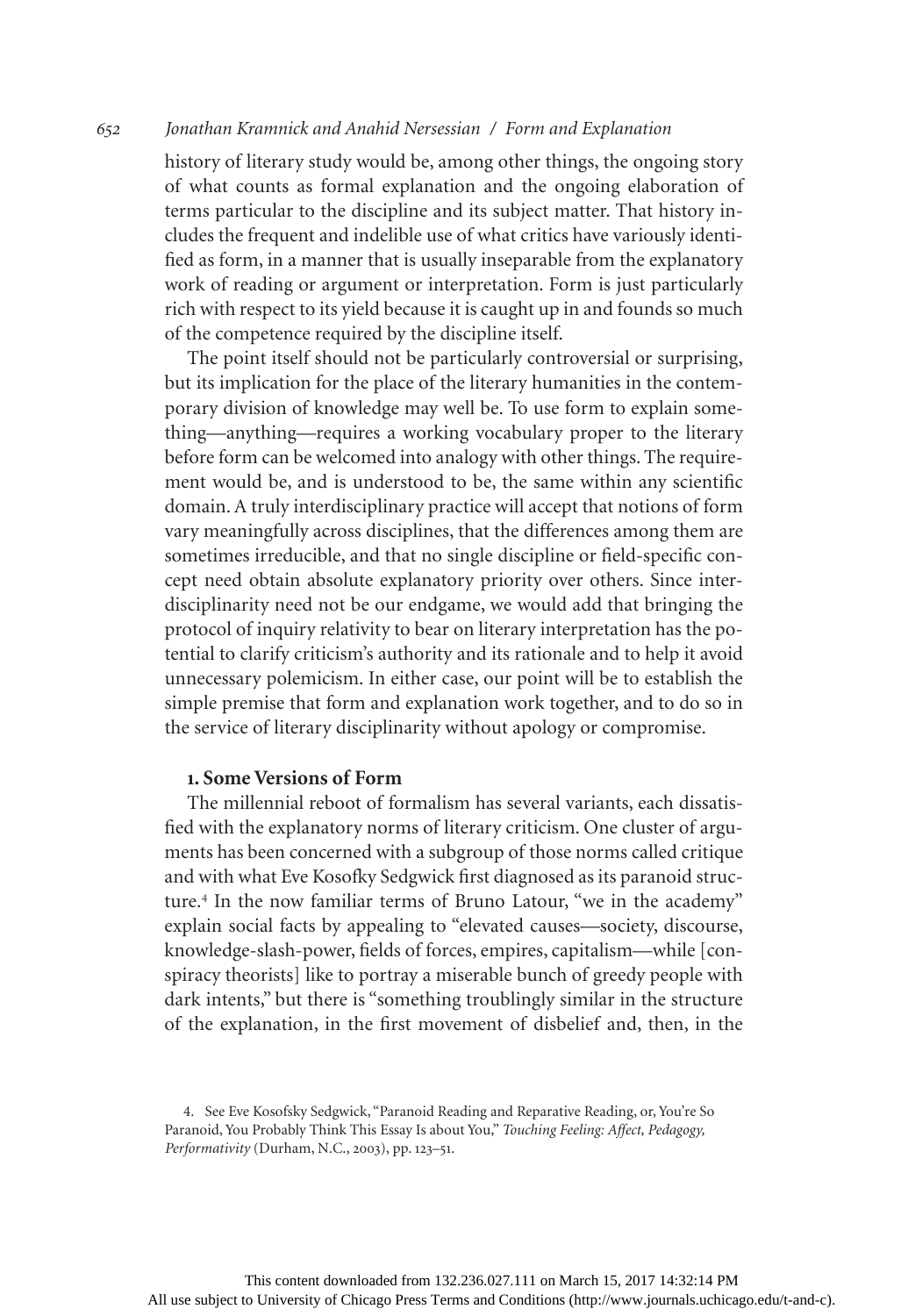wheeling of causal explanations coming out of the deep dark below."<sup>5</sup> Such "explanations [have] outlived their usefulness and deteriorated to the point of now feeding the most gullible sort"<sup>6</sup> of critical endeavor, the sort that, according to one unfavorable assessment, believes it alone is "sufficient to effect change."7 Though "heroic" in its aspirations, critique (on this view) not only mimes the authoritarianism it claims to oppose, it also fails to account for the singularity of aesthetic experience, which has cognitive and emotional effects that paranoid conspiracist reasoning, for all its sweep, neither explains nor explains away ("SR," p. 5).

The quarrel with critique attracts revisionists, who want the study of literature and culture to be done very differently than it has been for the last several decades. In place of critique, the revisionist endorses novel approaches to literary artifacts by swapping "causal explanations" for what they sometimes consider to be formal ones. Yet in the modes of revisionism that have had the most traction, *form* is primarily a relational trope whose significance lies in the bearing or notice it solicits. In their much discussed essay on "surface reading," for example, Stephen Best and Sharon Marcus applaud a gentle, even naïve scrutiny of both the "intricate verbal structure of literary language" and "patterns that exist within and across texts," even as they dispense with "the notion that freedom lies in aesthetic objects and aesthetic play" ("SR," pp. 10, 11, 13). Here, form is identified with surface and surface with things like "structure" or "pattern," a chain of association enabled by borrowing Fredric Jameson's own notion of form as a "surface category" that eclipses the content of history. It is resolutely disidentified with "the artwork's disinterested purposelessness," for the value of surface lies neither in the history it conceals nor the politics it might stimulate but in the variously affective, ethical, or erotic relationship it enables between a text and its reader ("SR," p. 14).

In this respect, revisionist formalism is essentially dispositional. Its byword is *attention:* the practice of attending to a text or artwork or else the quality of attentiveness in a critic (see "SR," p. 16).<sup>8</sup> For Best and Marcus, the object of such "immersive" attention is (of course) surface defined, in a canny burlesque of Jameson's model of surface and depth, as "what

<sup>5.</sup> Bruno Latour, "Why Has Critique Run out of Steam?" *[Critical Inquiry](http://www.journals.uchicago.edu/action/showLinks?system=10.1086%2F421123)* 30 (Winter 2004):

<sup>229</sup>. For a book-length treatment, see Rita Felski, *The Limits of Critique* (Chicago, 2016).

<sup>6.</sup> Latour, "Why Has Critique Run out of Steam?" p. 230.

<sup>7.</sup> Stephen Best and Sharon Marcus, "Surface Reading: An Introduction," *Representations,* no. 108 (Autumn 2009): 2; hereafter abbreviated "SR."

<sup>8.</sup> One could say that the appeal of the original essay on surface reading is due, at least in part, to the sensual appeal of "the slow pace, receptiveness and fixed attention" it imagines accompanying "the refus[al] to celebrate or condemn [our] objects of study" ("SR," p. 18).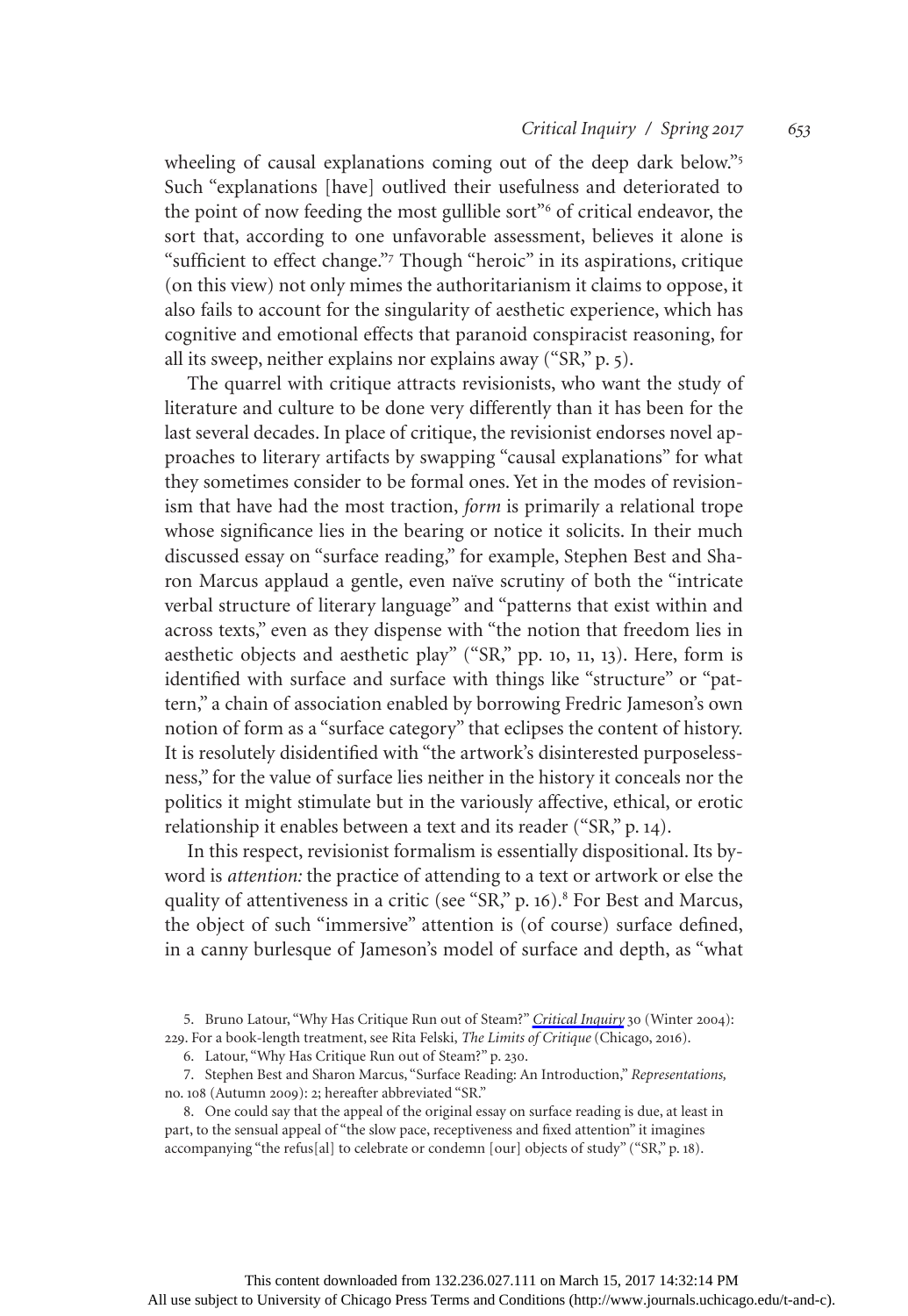is evident, perceptible, apprehensible in texts; what is neither hidden, nor hiding" ("SR," p. 9). A formalism of surface therefore understands that form is not something to be interpreted but something to "describe . . . accurately" ("SR," p. 16). This shift from extravagant flights of critical fancy to a more sedate norm of accuracy means to signal an end to both the paranoia and the epistemological relativism marring the kind of critique that, in Latour's memorable phrase, has run out of steam. Form is merely one thing that might fix the attention of a critic and that ought to be accounted for correctly. But if this relatively new appreciation for the empirical—for what is not only modest but also verifiable—shares in the wider postcritical reconciliation with the natural and social sciences, it also provides a hedge against any worry that, on its own, attention might supply merely a record of one's impressions. The partner term to attention for that reason is *description,* an activity meant to express in objective, written form the otherwise subjective and idiosyncratic experience of reading. The "practices of close attention . . . rely on description," Heather Love writes, because they must have some way of organizing and transmitting the material to which they attend to interested others, via a method that is, as she says, "close but not deep."<sup>9</sup> To describe something is to surrender "the ethical charisma of the critic" and to take on in its place "the minimalist and painstaking" writing down of what one observes in a way that performs a yet more ethical fidelity to the object of observation.<sup>10</sup>

As an expression of the revisionary impulse, the turning of form to a matter of attention brings to mind Francis Bacon's definition of a formalist as someone "who explains a matter from its superficial rather than its substantial qualities," locating the ontology of a thing not in the narrative or fact of its existence but in the way it seems to some perceiving agent.<sup>11</sup> What we'll call reductionist formalism, by contrast, is committed to making form substantial, to furnishing it with an explicit definition that can also be used to explain aspects of the world, in the same way that a definition of gravity can be used to explain why things fall down. In other words, while the revisionist wants to change the methods of literary criticism, the reductionist wants to borrow its concepts so they take on supra-disciplinary meaning. Although earlier versions of twenty-first-century formalism tend to embrace an ecumenical view of their object—an essay by Susan Wolfson, for example, baptizes form as style, language, text, shape, structure, reading,

<sup>9.</sup> Heather Love, "Close but Not Deep: Literary Ethics and the Descriptive Turn," *New Literary History* 41 (Winter 2010): 375.

<sup>10.</sup> Ibid., p. 387.

<sup>11.</sup> Francis Bacon, "Of Seeming Wise," *Essays* (London, 1985), p. 136.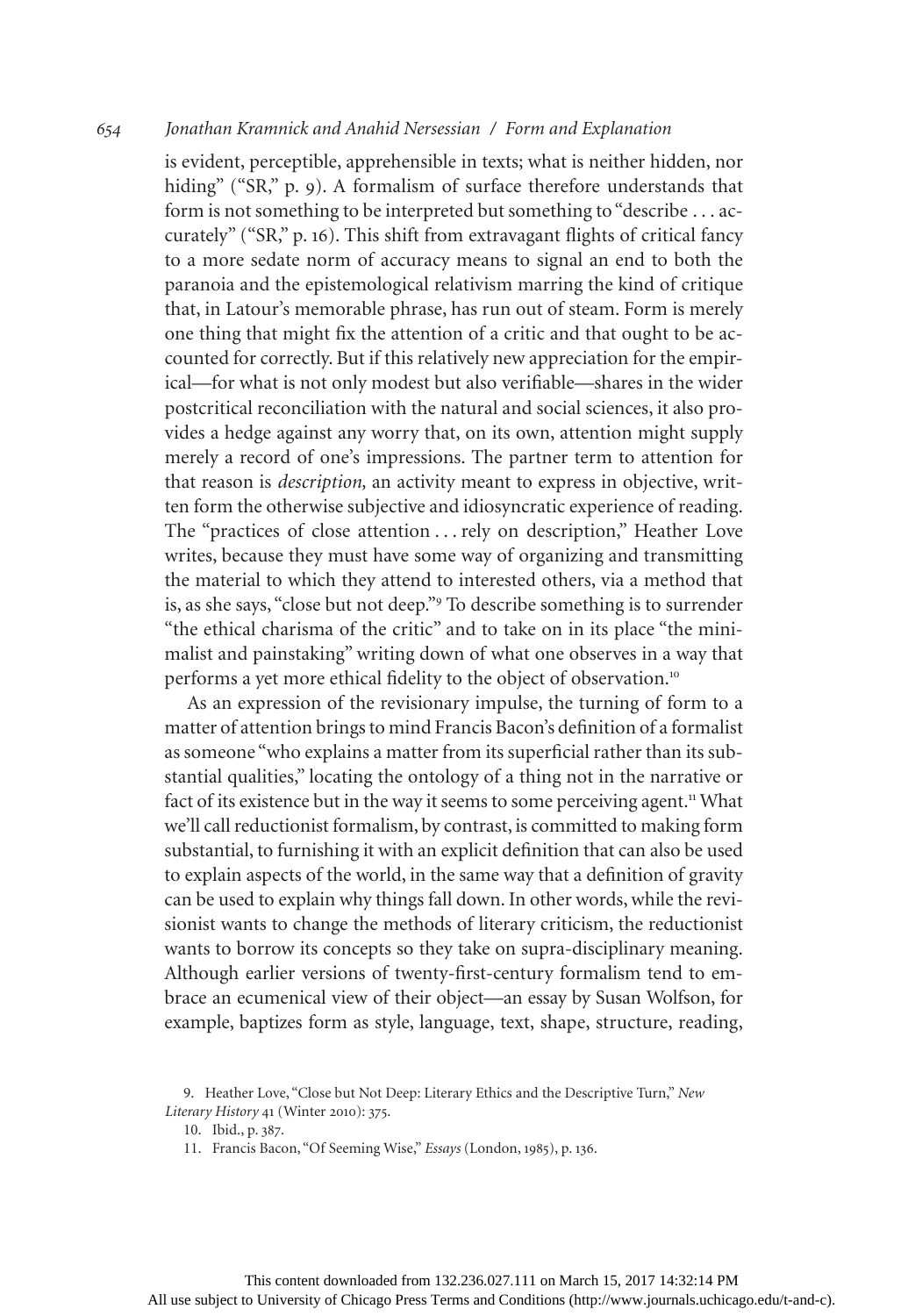rhyme, force, critique, repetition, formation, transformation, information, performance, formality, conformity, uniformity, and (from Samuel Johnson's *Dictionary*) "the seat or bed of a hare"—reductionist or, if you like, fundamentalist formalism yokes form to a distinct referent that serves as the predicate to a complex narrative of causation.<sup>12</sup> In practice this approach usually begins with the reductionist asking, What *is* form anyway? before proceeding under the assumption that a single answer can and should serve a range of examples. Thus, under reductionism, form can be anything from a *primum movens* to a force responsible for the existence of "the many different shapes and patterns that constitute political, cultural, and social experience."<sup>13</sup>

Our use of *reductionism* and *reductionist* is free of the pejorative edge those words have in everyday speech. For us, reductionism describes the particular goal of a certain kind of explanation. "An object (or concept) is said to be *reducible* to one or more other objects," writes Rudolf Carnap, "if all statements about it can be transformed into statements about these other objects."<sup>14</sup> In the more expansive yet still clear-cut terms of *The Stanford Encyclopedia of Philosophy,* reduction "expresses the idea that if an entity *x* reduces to an entity  $\gamma$  then  $\gamma$  is in a sense prior to  $x$ , is more basic than *x,* is such that *x* fully depends upon it or is constituted by it." Thus "if one asserts that the mental reduces to the physical, that heat reduces to kinetic molecular energy, or that one theory reduces to another theory," one implies that "the reduced theory can be brought back to the reducing theory, the mental can be brought back to the physical, or heat can be brought back to molecular kinetic energy."<sup>15</sup> An especially cogent example of reduction in this vein may be found in "A Little Formalism," Sandra Macpherson's contribution to the English Institute's 2013 meeting on the topic of form. Macpherson's essay sets out to sharpen our definition of form by fixing it as "nothing more—and nothing less—than the shape matter (whether a poem or a tree) takes." The claim is prompted by Macpherson's own frustration with the way those claiming "a genuinely formalist critical practice" remain "quite confused about form"—which is to say, unable to explain what precisely the word means or at least what

<sup>12.</sup> Susan J. Wolfson, introduction to *Reading for Form,* ed. Wolfson and Marshall Brown (Seattle, 2006), p. 4.

<sup>13.</sup> Caroline Levine, *Forms: Whole, Rhythm, Hierarchy, Network* (Princeton, N.J., 2014), p. 17; hereafter abbreviated *F*.

<sup>14.</sup> Rudolf Carnap, *The Logical Structure of the World and Pseudoproblems in Philosophy,*  trans. Rolf A. George (1928; Chicago, 2003), p. 6.

<sup>15.</sup> Raphael van Riel and Robert Van Gulick, "Scientific Reduction," *The Stanford Encyclopedia of Philosophy,* ed. Edward N. Zalta (2015), plato.stanford.edu/archives/fall2015 /entries/scientific-reduction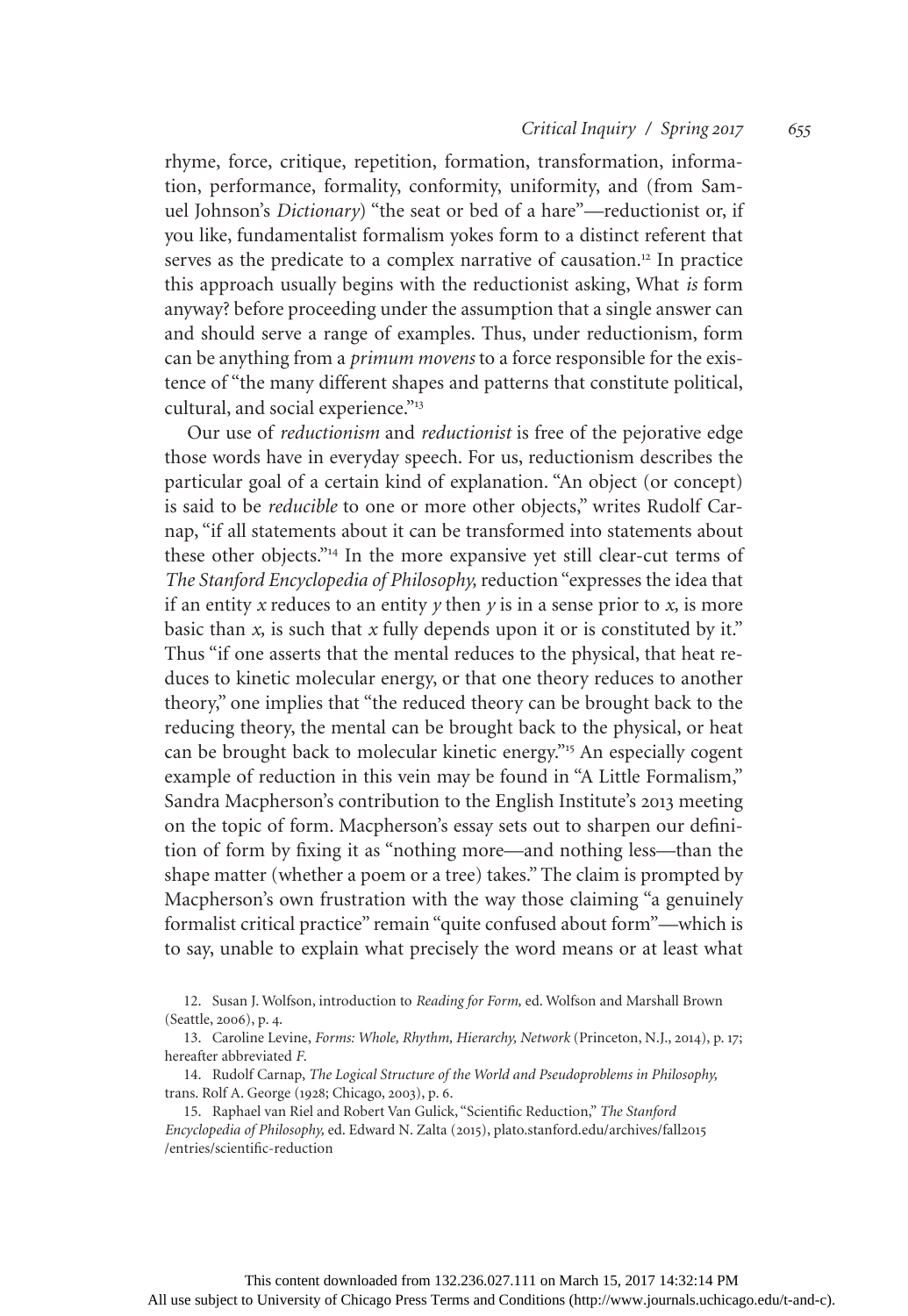they mean by the word when they deploy it.<sup>16</sup> Moreover, the promise of finding a referent for form that would stabilize its use across literary and extraliterary contexts holds out a provocative promise; going several steps further than Best and Marcus, Macpherson asks us to imagine a formalism that will "turn away from history without shame," refusing to "hold form, and formalism, accountable to history" as either "ransom" or "redemption" ("LF," pp. 385, 388). The trick is to show that form is distinct from the usual moorings assigned to it by literary critics—among them genre, social identity, political power, artworks, or (broadly) intended artifacts—and, more importantly, that it is prior to and more fundamental than any contingency. Macpherson's form is at the bottom of things, at the base of an order of being from which everything else—poems, trees, people—scales up. It is also thinkable only *with* matter, the substance form shapes and that makes form apprehensible as, in a word, form.

This move to fundamentality is important. To say that form is fundamental is to say that it is the ground upon which individual examples and instances depend and to which they reduce.<sup>17</sup> And to say *that* is to believe one ought to be able to analyze form without making reference to its various predicates: this genre, that historical example, and so on. Being a formalist therefore means attending to what is fundamental about whatever one wishes to explain, while also "turn[ing] away" from history in pursuit of a project that is strictly "ontological" ("LF," p. 389). With the emphasis on ontology Macpherson echoes nothing so much as the New Criticism, which also characterized its task as an ontological one but with a conspicuous difference.<sup>18</sup> The New Critics were after an ontology of the literary *text;* they asked questions like, what is a poem, what is the mode of its existence, what are its properties? Macpherson asks these questions, too, but she subsumes them into an ontology of form: for her, the question is, What is form such that we may say a poem is one instance of it and a rock another? The answer turns out to lie in a version of Aristotelian hylomorphism: form inheres in matter, as matter's shape (see "LF," p. 388).<sup>19</sup> Much follows from this positing of a unity between form and matter at the base of the natural order. Once it has secured a definition of form

18. See for example John Crowe Ransom, "Wanted: An Ontological Critic," in *The New Criticism* (Norfolk, Conn., 1941), pp. 279–336.

19. For materialism, see "LF," pp. 397–98.

<sup>16.</sup> Sandra Macpherson, "A Little Formalism," *[English Literary History](http://www.journals.uchicago.edu/action/showLinks?crossref=10.1353%2Felh.2015.0025)* 82 (Winter 2015): 385; hereafter abbreviated "LF."

<sup>17.</sup> See Jonathan Schaffer, "On What Grounds What," in *MetaMetaphysics: New Essays on the Foundations of Ontology,* ed. David Chalmers, David Manley, and Ryan Wasserman (Oxford, 2009), pp. 347–83.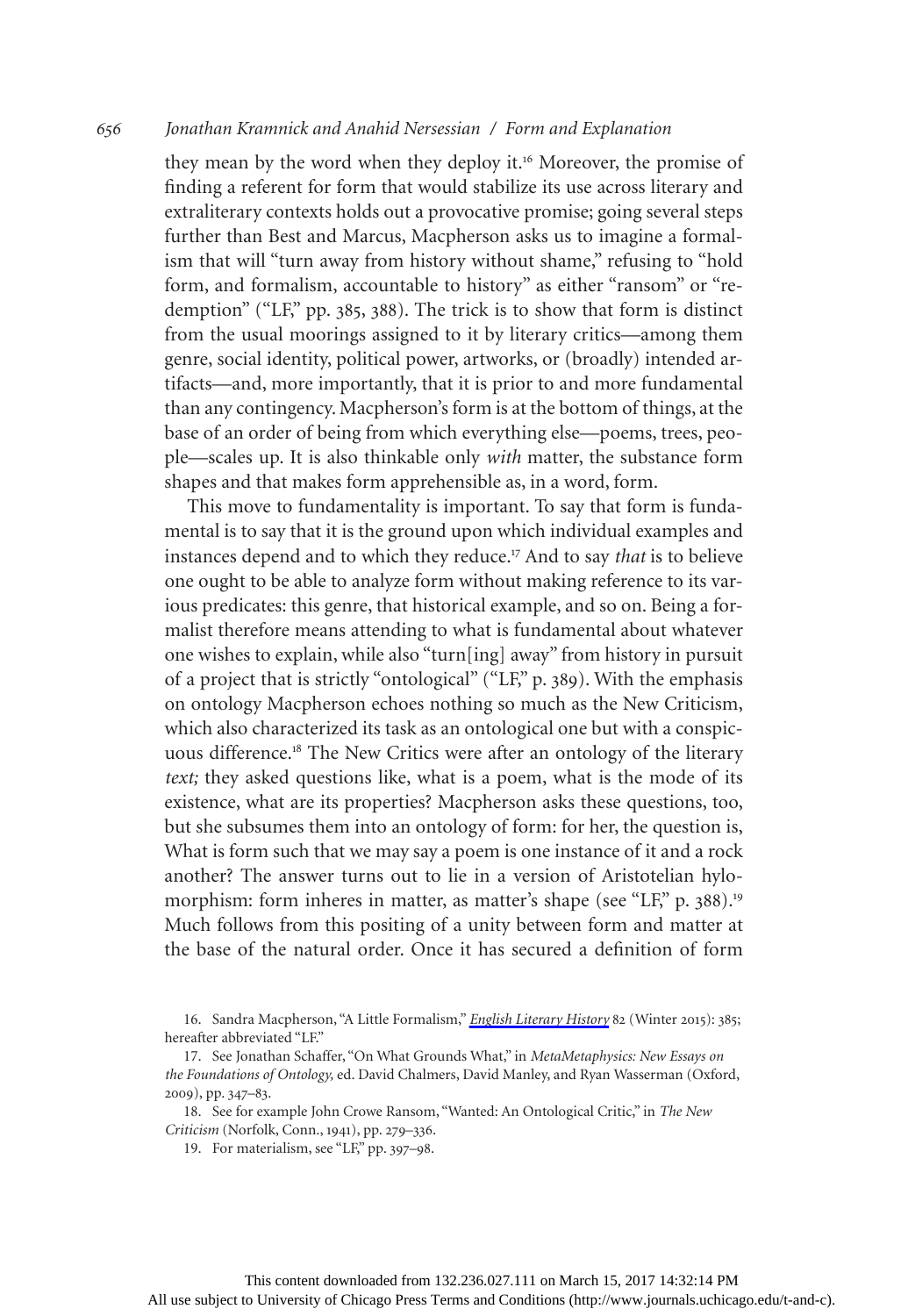as "the shape a kind of matter takes," Macpherson's ontology levels out at the bottom, with such matter as "marble, paint, bridges, letters, cells, wood" having such shapes as sculpture, painting, poems, and trees ("LF," p. 389). Understood as shape, form then explains the existence of midsize composites whose examples might include the Farnese Hercules, Lake Michigan, "In a Station of the Metro," the Triborough Bridge, or a hepatocyte. This inclusion of form among the basic furniture of the universe means not only that its analysis does not have to be "accountable to history" but also that its examples don't have to be aesthetic or intended.<sup>20</sup> The idea is to make form as inclusive and general as possible, so there is finally no difference in kind between manufactured forms like haikus or color field paintings and natural objects like glaciers and crystals, and so there is no need for an agent to create or behold any form for the word to have meaning. For Macpherson, this inclusiveness performs a consolation of sorts: when the human race goes extinct, and poems are no longer written or read, "other forms of matter will remain" ("LF," p. 402).

Macpherson sets form as the limit of a landscape that is evacuated of human agents and the artifacts they produce but still teeming with shapely substances. Caroline Levine also commits to the fundamentality of form, but her recent book *Forms* nonetheless finds form's destiny not in the threat of extinction but in the promise of "radical politics"—by humans, for humans, figured and occasionally effected by human social activity, which is itself nothing but a perpetual iteration of form (*F,* p. 17). Macpherson would say that to attend to form is to get at the bottom of things, while to attend to history and to politics is not. For Levine, in contrast, a critic would be wrong "to keep her formalism and her historicism analytically separate" because, she argues, the conventional targets of both methods each have form (*F,* p. 1). There is a reason for this apparent difference. Like Macpherson, Levine says that form is fundamental, but whereas Macpherson's ontology is scaled, Levine's is flat, locating form equally and without priority in a very wide range of things, from more or less self-explanatory entities such as trees and poems to conceptual composites with names like politics and the political. No one of these things

<sup>20.</sup> Macpherson thus avoids the connection between formalism and any assertion of the autonomy of the work of art—the notion that intended art objects form a class of things distinct from rocks and bridges alike. Contrast the return to form in the recent work of Walter Benn Michaels, for whom "the simultaneous assertion of form and meaning" in a group of artists he finds compelling is an assertion of precisely the difference between aesthetic and other kinds of objects, "especially insofar as form might be thought to establish the work's autonomy, or meaning might be understood as a function of the artist's intentions" (Walter Benn Michaels, *The Beauty of a Social Problem: Photography, Autonomy, Economy* [Chicago, 2015], p. xi).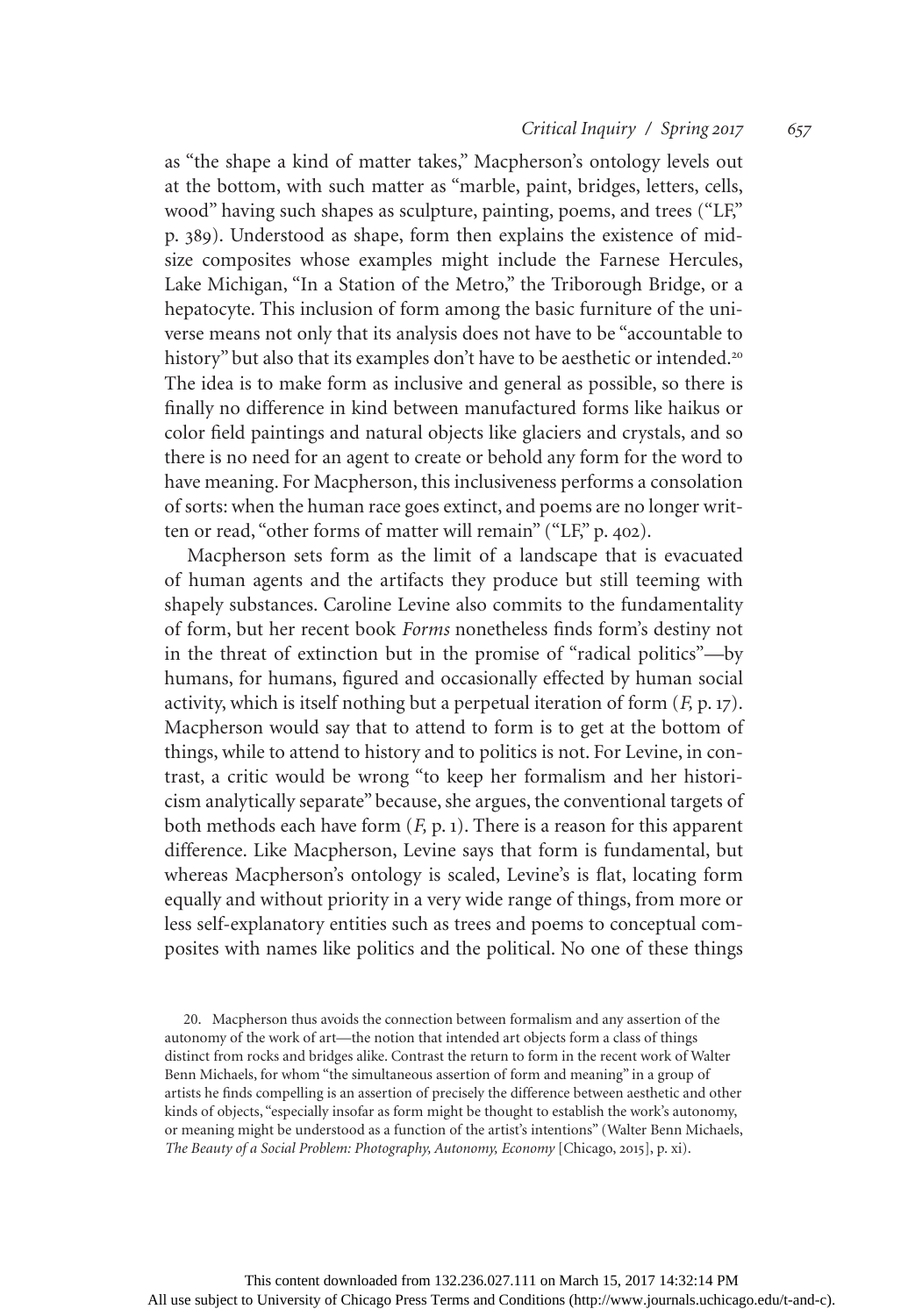has any grounding relation to any other; rather, politics and the political are both necessary to and coextensive with anything in the world that has what Levine calls order and therefore also has what Levine calls form. As she puts it, "there is no politics without form," for "it is the work of form to make order [and] this means that forms are the stuff of politics" because politics, too, is "order" and "organization," at once nothing more and at the same time much more than "a matter of distributions and arrangements" (*F,* p. 3).

For Levine, "the stakes" of this triple-jointed characterization—according to which politics is formal because it makes order, form is political because it makes order, and order is both formal and political because it defines the operations of both form and politics—"are high" (*F*, p. 3). They are high because they offer a rapprochement between formalist and historicist methods, which would apply not only to literary or aesthetic objects but to any object subject to a principle of arrangement or ordering. After all, if mostly everything *has* form without being *grounded* by form, the analysis of form is inseparable from the analysis of mostly anything else. Thus "ballot boxes, biological clocks, and lyrical poems," which "all take organizing forms," universally accommodate, even command formal analysis (*F,* p. 11). One can be a formalist and study narrative or metrical patterns, but one can also be a formalist and study the matter of history, say, the "rhythms of labor, economic, racial, and sexual hierarchies, and sprawling, connective networks of capital" (*F,* p. xiii). The political import of such objects is conjoined to their existence as organizing forms, so even if we wanted to we could not concentrate on their politics or on their form but are instead compelled by the power of their mutual constitution to think always about both at once.

Despite their apparent differences, it takes only a minor adjustment to get from Macpherson's scaled ontology of mid-sized material objects to Levine's flat ontology of ubiquitous form. The move from asking what is it about lineation that shapes a poem or glaciation that shapes a gorge to what is it about clock time that shapes a work week or census taking that shapes a social body is a move from conceiving of form as shaped matter to conceiving of form as anything that exists. Levine's version of reduction, then, consists in observing how anything that exists has an arrangement of elements, and this (finally) is where the historicism meets the formalism: to ask whether a social relation or a literary artifact exists or has existed is, in fact, to pose a historical question. As soon as Levine has answered yes to such a question she has, by her lights, recognized the presence of a form simply by saying that there is or was, at some time, a social relation or a literary artifact. She has done so because the existence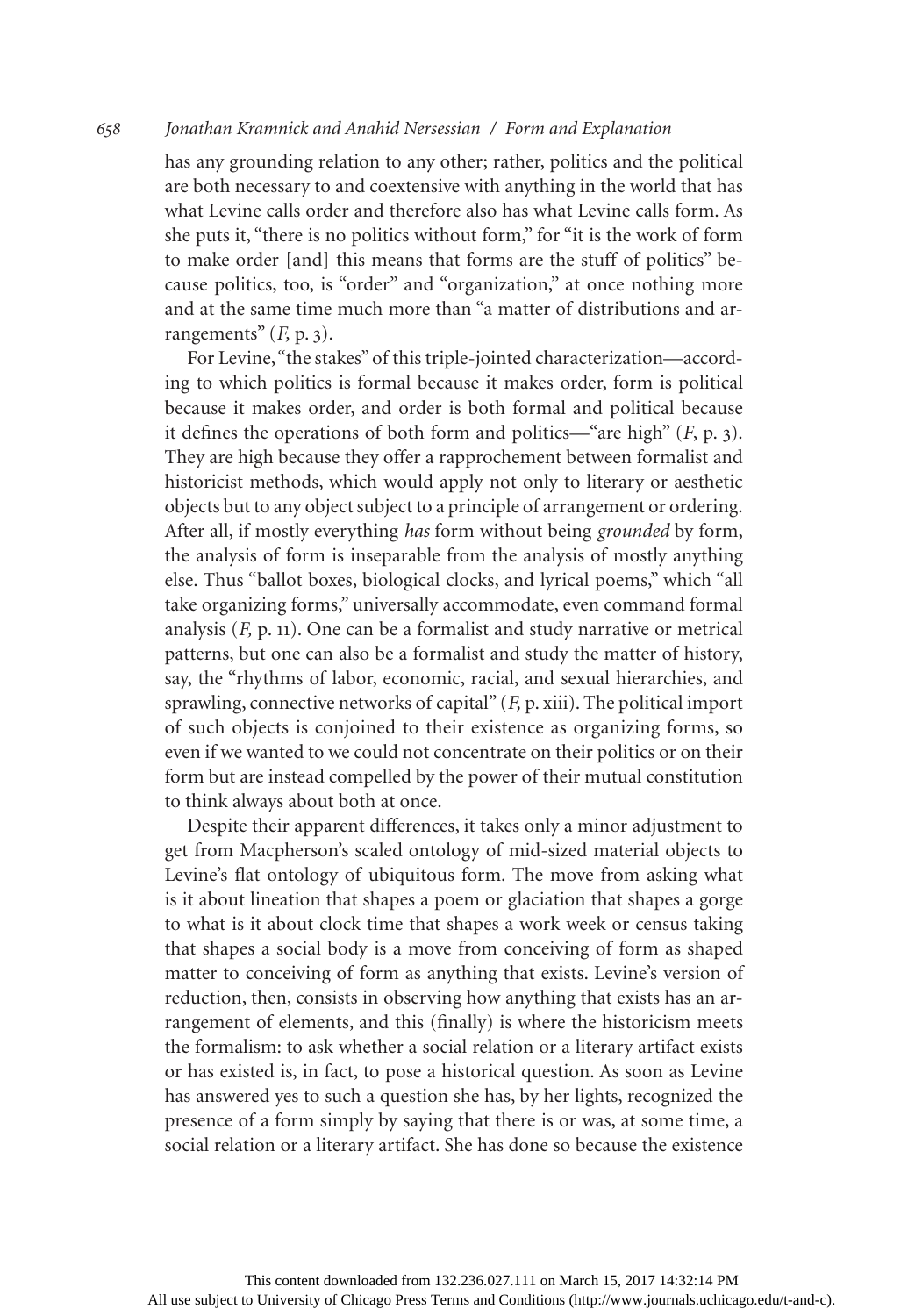of something like a nation entails the further existence of something like "the bounded shape of a nation," and so a historical inquiry into the first is also a formal analysis of the second (*F,* p. 122).

And yet, if the difference between scaled and flat ontologies is subtle, the difference in their respective temperaments is significant and pronounced. Macpherson has the pleasure of tweaking the discipline's sensibilities (and its self-regard) by arguing that new formalism "isn't reactionary enough" because it doesn't stick to the material forms that are prior to "ethics and politics" ("LF," p. 397). Levine has the pleasure of hewing to just these sensibilities when she insists that formal and political analyses are identical. As being a formalist and promoting social change appear, for Levine, to be the same thing, one need only add a personal approval or disapproval to the recognition of a form in order to arrive at a political conclusion. "Any redistribution of the world's wealth, which I strongly favor, must follow some kind of organizing principle" (*F,* p.18), she writes in one moment; and, in another, "I strongly endorse the critical tradition that warns against the power of unities to imprison and expel. It is true that bounded containers have been among the most disturbing of all political forms, organizing the violence of fascism, apartheid, and the abjection of the queer, as well as the serious environmental and ethical consequences of limiting our understanding of political community to human subjects" (*F,* pp. 26– 27). The interlarding of such personal opinions as "I strongly favor" and "I strongly endorse" to the act of recognizing such forms as "organizing principle[s]" and "bounded containers" seems, at first blush, strange, but it follows from the premise that merely to exist is to have the kind of form subject to formalism. Sometimes forms lead to the redistribution of the world's wealth. Sometimes they organize atrocity and oppression. One approves of the first, and one doesn't approve of the second, and it is the act of the approving or disapproving that recognizes the existence of not only a form but also the politics it represents and the politics it demands.

It is the definition of form as "all shapes and configurations, all ordering principles, all patterns of repetition and difference" and politics as "imposing and enforcing boundaries, temporal patterns, and hierarchies of experience" that allows the critic to recognize both at work in a poem or a police officer, as the case may be (*F,* p. 3). Revisionist formalism tends less towards this primary act of defining in favor (again) of setting the disposition of the critic as someone who doesn't so much account for a form as describe what she reads. This act of description makes no claim to stand apart from attention in order to define what is being attended to, at a close range without going in too deep. In contrast, the exemplary versions of reduction we summarize here want to supply an answer to a question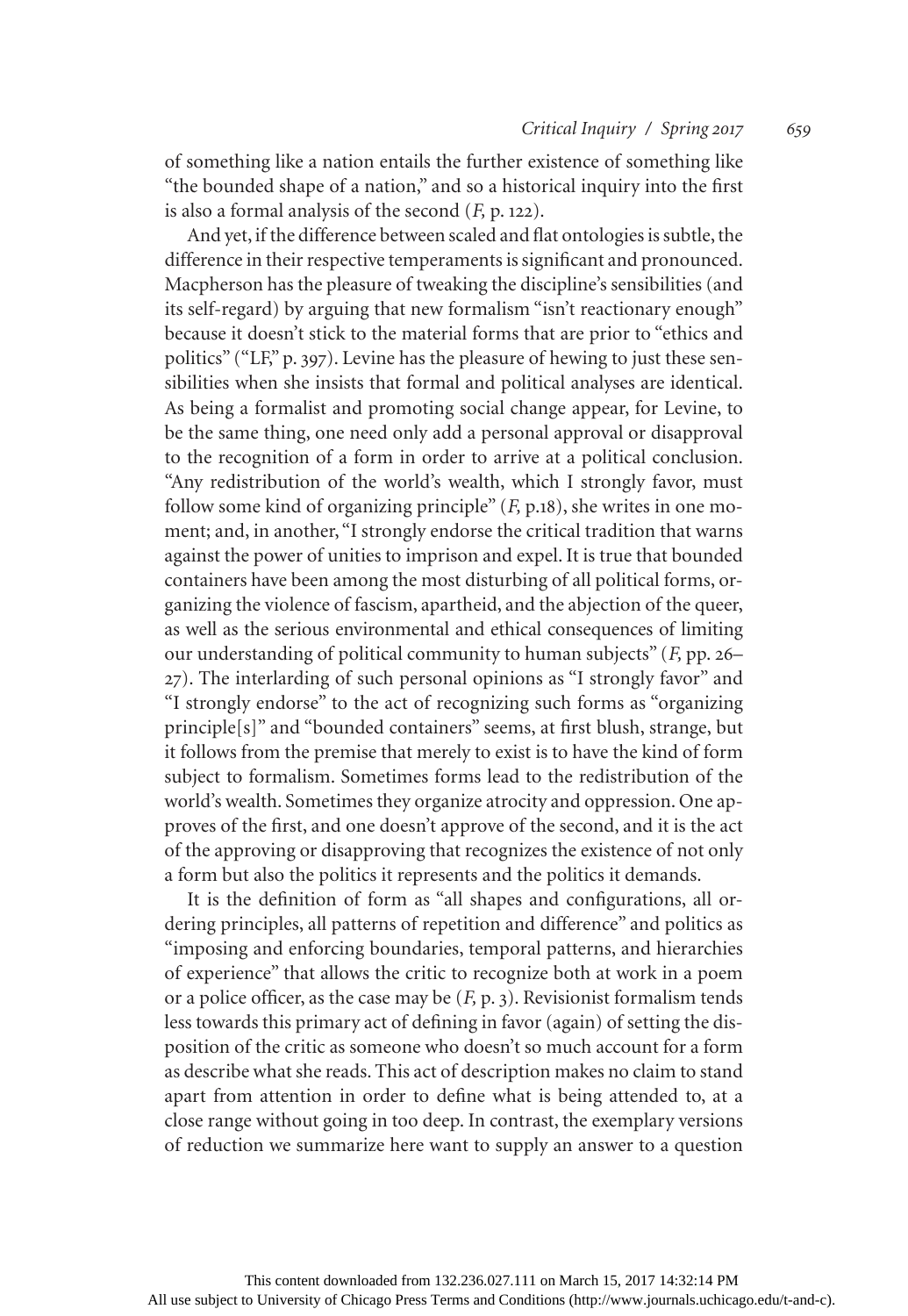about form that description doesn't bother to ask: what is it? In both cases, however, form stands in a fixed explanatory relation to the world. When they claim that form is responsible for things that exist—either by being fundamental or identical to them—or when they borrow form's name for an opposition movement within literary criticism, reductionist and revisionist discourses of form require the notion of form itself to remain consistent. Such a demand for consistency makes it impossible for these versions of formalism to coexist or rather for more than one of them to be right. If form is as labile as Wolfson suggests, it cannot always lie at the bottom of things as Macpherson says it must; if form announces a retreat from politics into description, as Best, Marcus, and Love would seem to hope, the announcement is absurd if we believe, with *Forms*, that form is always political. This state of affairs is curious insofar as it might lead us to discredit compelling work in the field, and it is unnecessary insofar as varieties of form turn out to thrive in the history of critical explanation. Our next section addresses these concerns.

#### **2. Some Versions of Explanation**

Is there such a thing as form so that a tree is one instance of it, a poem another, and an election cycle yet another? In an influential essay from 2007, Marjorie Levinson observes that for all the recent revisiting of form, there were as yet "no efforts to retheorize" the category itself, nothing that "puts redefinition front and center."<sup>21</sup> It is sensible to imagine that most everyone in literary studies might avow some commitment to something called form, but "what," she asked, "is a shared commitment minus articulated agreement about the object to which one commits?" ("WNF," p. 562). For Levinson, the absence of such an agreement is a problem because it ducks "the divisiveness encouraged by the kinds of cognitive, ethical, and juridical comments—as it were, content commitments" that mark what she characterizes as the historicist method ("WNF," p. 562). On this view, one might be divisive about, say, whether inwardness began in the Renaissance or whether the logic of naturalism sprung from worries about the gold standard, while still being on the same page about what subjectivity or a novel is and sharing the conviction that each is important. In fact, Levinson argues, spirited debates among critics about such matters can only take off against the backdrop of this often-tacit consensus. Form, meanwhile, cannot be a proper object of commitment unless it signifies a content-bearing referent coextensive with something in the world, as the

21. Marjorie Levinson, "What Is New Formalism?" *[PMLA](http://www.journals.uchicago.edu/action/showLinks?crossref=10.1632%2Fpmla.2007.122.2.558)* 122 (Winter 2007): 561; hereafter abbreviated "WNF."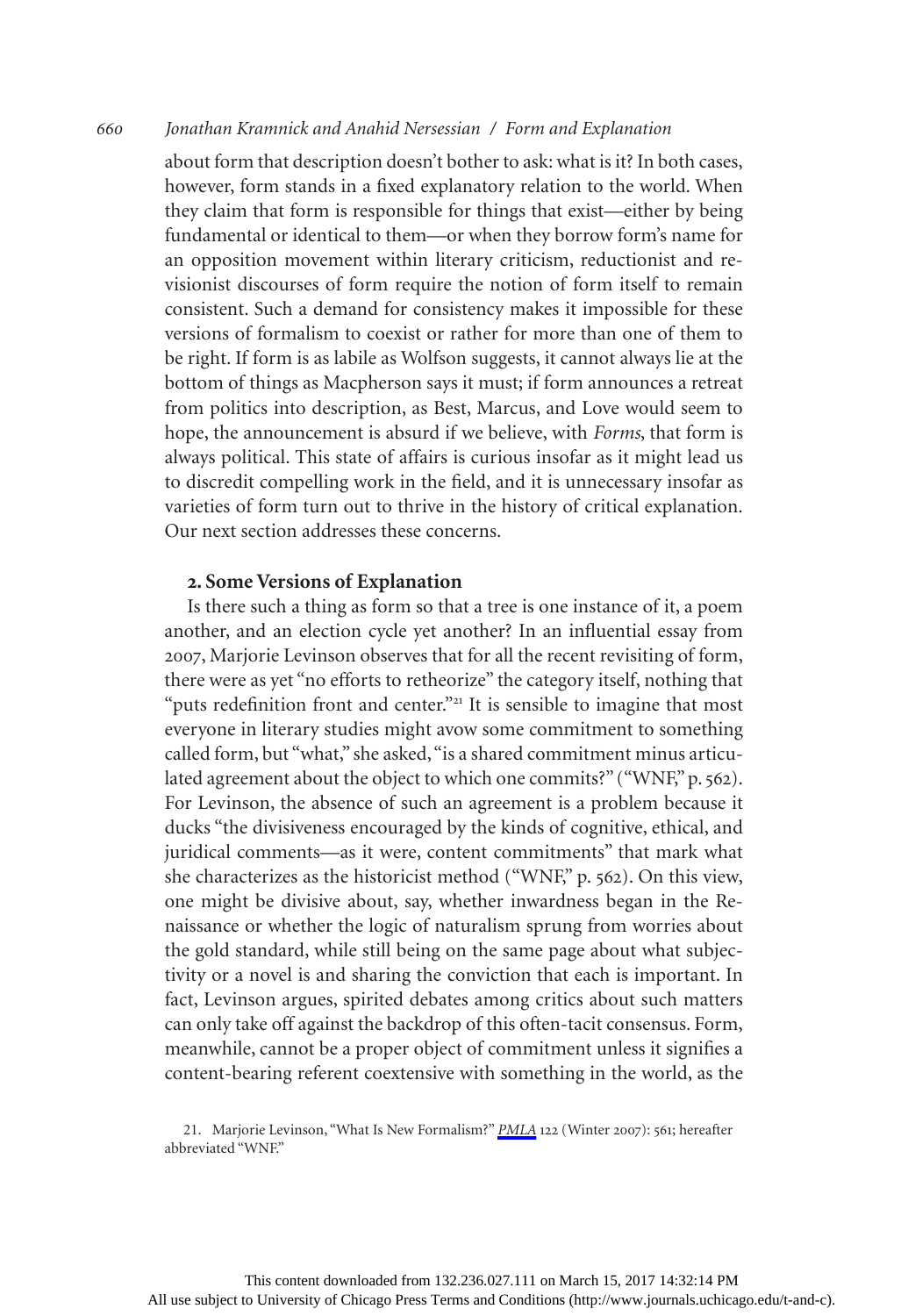ethical commitment of vegetarianism entails not eating animals. If form points to nothing in the world, we will be forced, on Levinson's account, to suspect that formalism is merely performative of "the aesthetic," an undirected show of engagement that needs only the myth of an object, and maybe not even that, toward which to steer itself ("WNF," p. 562).

Levinson's question—"what is a shared commitment" to form "minus articulated agreement" about what form is—is an important one. We mean to answer it by suggesting that it should remain open for as long as possible. Contradictory accounts of form by self-described formalists do not undermine form's conceptual credibility. They clarify something about literary studies, namely, that its methodological character depends on its tolerance for and facility with concepts whose meaning is keyed to their use in a specific context. Such concepts might be called partially demonstrative or else ostensive, insofar as their meaning cannot be associated with a single description.<sup>22</sup> Here we follow Elizabeth Anscombe, who asks, "how does someone show that he has the concept cause?" only to answer, with arresting simplicity, "by having such a word in his vocabulary."<sup>23</sup> In that case,

the manifest possession of the concept presupposes the mastery of much else in language. I mean: the word "cause" can be *added* to a language in which are already represented causal concepts. A small selection: *scrape, push, wet, carry, eat, burn, knock over, keep off, squash, make* (e.g. noises, paper boats), *hurt*. But if we care to imagine languages in which no special causal concepts are represented, then no description of the use of a word in such languages will be able to present it as meaning cause.<sup>24</sup>

We might thus say that a literary critic who uses the word *form* is already in possession of formal concepts and therefore of a working concept of form itself. That form appears sometimes as shape, sometimes as pattern, sometimes as habit, line structure, model, design, trope, and so on suggests not that formalism is incoherent but that form, like cause—perhaps like any useful and compelling term—is not a word without content but a notion bound pragmatically to its instances.

Our point is not that *shape, pattern,* or the rest should be taken as synonyms for form, any more than *carry* should be taken as a synonym for

<sup>22.</sup> See Saul Kripke, *Naming and Necessity* (Cambridge, Mass., 1980), p. 96.

<sup>23.</sup> G. E. M. Anscombe, *Causality and Determination: An Inaugural Lecture* (Cambridge,

<sup>1971</sup>), p. 9.

<sup>24.</sup> Ibid., p. 9.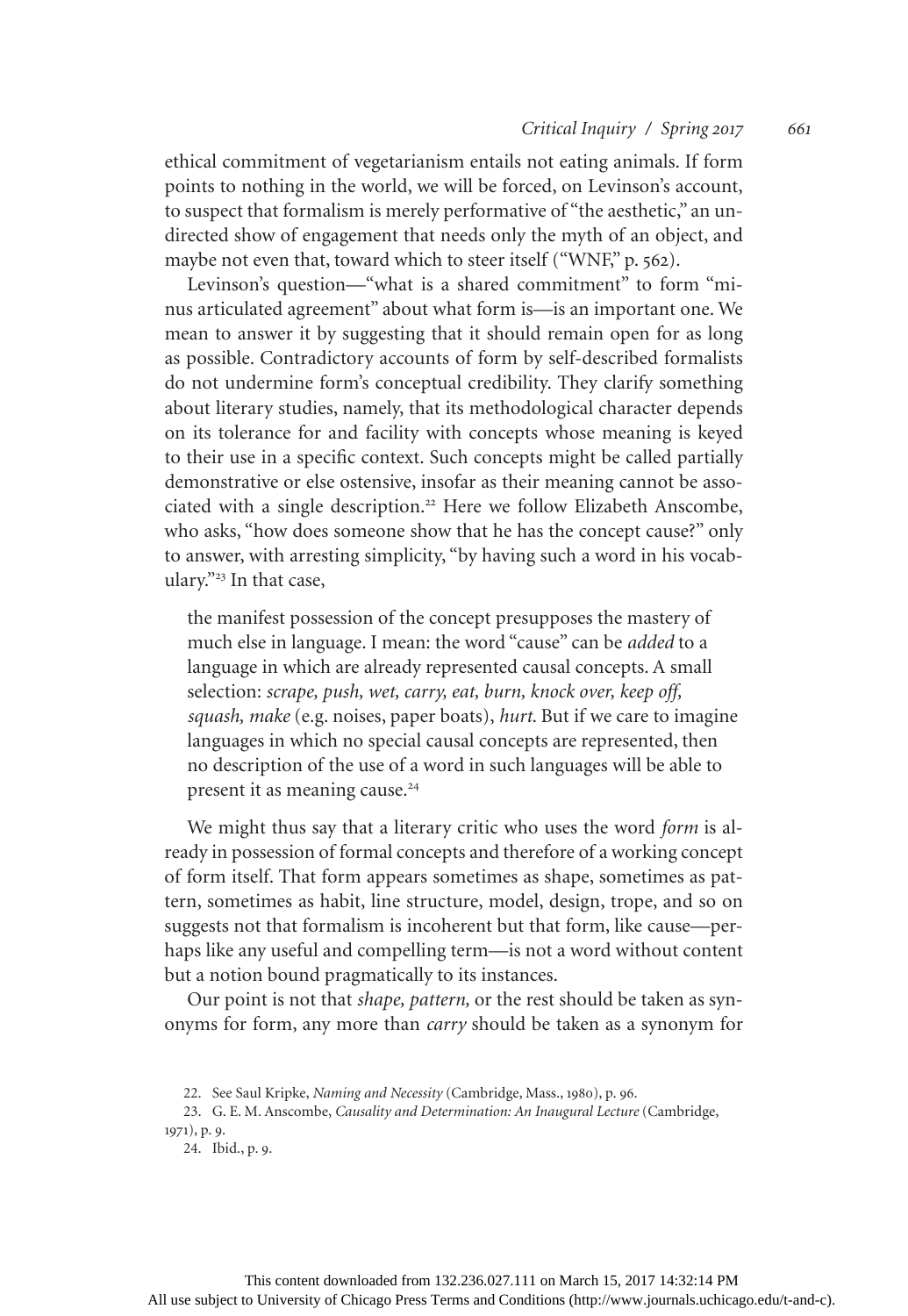*cause, vertical* as a synonym for *orientation,* or *wide* as a synonym for *space.* It is that they should be taken as versions of form, as they have been—with very little handwringing—throughout the history of the discipline up to the present day. When, in his 1951 "Credo," Cleanth Brooks listed as a fifth "article of faith" that "Form is Meaning," he meant to limit the interpretation of texts to what was intrinsic to them—that is, their structure and their parts—as opposed to antecedent events in history or the life of the author and subsequent effects in the minds of readers. Form, in that case, meant "unity," the "kind of whole which a literary work forms or fails to form, and the relation of the various parts in building up this whole."<sup>25</sup> In less programmatic fashion, John Hollander chose *Two Senses of Poetic Form* as the subtitle for *Vision and Resonance* because he was interested in how poets used intonation and inscription to evoke sounds and pictures.<sup>26</sup> To take some more recent cases, Hortense Spillers's essay on Gwendolyn Brooks's *Maud Martha* describes the title character as "thriv[ing] because she wills it through diverse acts of form," cast here as a doubling-up of characterological and authorial acts of organizing narrative space.<sup>27</sup> In D. A. Miller's *Jane Austen or, The Secret of Style* the eminently formal device of free indirect style becomes also the "paradoxical form of an impersonal intimacy," at once a *kind* of a perspective and the *way* that perspective is instantiated within the text.<sup>28</sup> Mark B. N. Hansen asks why digital media, which all comes down to "numerical coordinates," still begs to be described as or with reference to "visually perceivable form."<sup>29</sup> Monique Allwaert finds "Full fathom five thy father lies" challenging "the flatly numeric measure" of "the money form" by positing something "physical, rhythmic, and fundamentally relational" in its place.<sup>30</sup> Eleanor Johnson's study of the medieval *prosimetrum* identifies its target as "mixed form" and form itself as both "the overall structure of a work" and "local elements of style,"<sup>31</sup> while Michael Cohen's *The Social Lives of Poems in Nineteenth-Century America* describes "the circulation of minstrel songs"

30. Quoted in Monique Allwaert, *[Ariel's Ecology: Plantations, Personhood, and Colonialism in](http://www.journals.uchicago.edu/action/showLinks?crossref=10.5749%2Fminnesota%2F9780816677276.001.0001)  [the American Tropics](http://www.journals.uchicago.edu/action/showLinks?crossref=10.5749%2Fminnesota%2F9780816677276.001.0001)* (Minneapolis, 2013), p. 2.

<sup>25.</sup> Cleanth Brooks, "The Formalist Critics," *Kenyon Review* 13 (Winter 1951): 72.

<sup>26.</sup> See John Hollander, *Vision and Resonance: Two Senses of Poetic Form* (Oxford, 1975).

<sup>27.</sup> Hortense Spillers, *Black, White, and in Color: Essays on American Literature* (Chicago, 2003), p. 139.

<sup>28.</sup> D. A. Miller, *Jane Austen or, The Secret of Style* (Princeton, N. J., 2003), p. 60.

<sup>29.</sup> Mark B. N. Hansen, *New Philosophy for New Media* (Cambridge, Mass., 2004), pp. 8–9.

<sup>31.</sup> Eleanor Johnson, *Practicing Literary Theory in the Middle Ages: Ethics and the Mixed Form in Chaucer, [Gower, Usk, and Hoccleve](http://www.journals.uchicago.edu/action/showLinks?crossref=10.7208%2Fchicago%2F9780226015989.001.0001)* (Chicago, 2013), p. 12.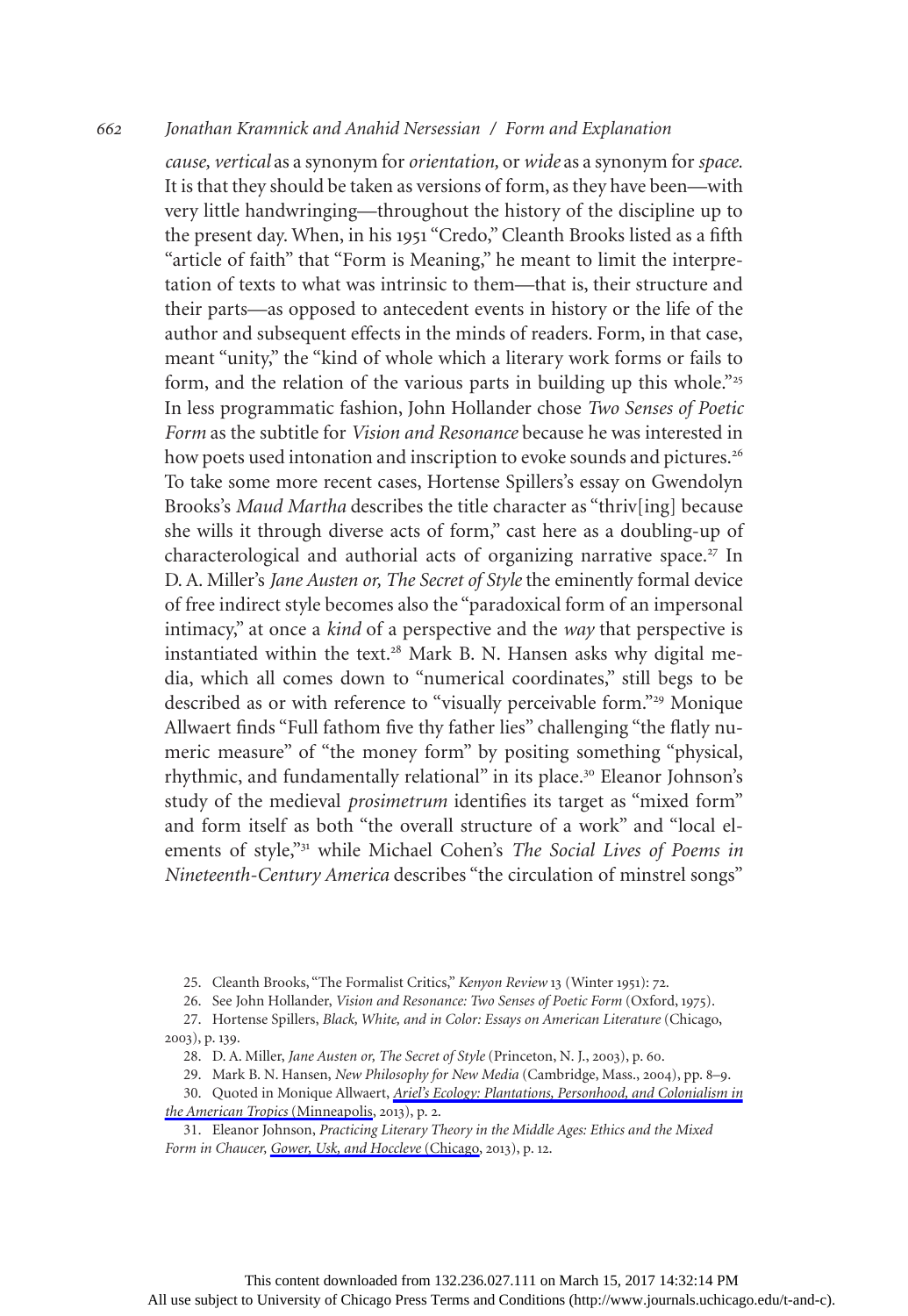during the antebellum and Civil War periods as part of a cultural "effort to idealize an abstract form of racial authenticity."32

This brief history of disciplinary use would appear to boost Angela Leighton's claim that, while form "seems self-sufficient and self-defining," it is rather "restless, tendentious, a noun lying in wait of its object."<sup>33</sup> And yet it would also boost the claim that different critical texts may use form in sometimes dramatically different ways without producing a crisis in meaning or comprehension; surely we wouldn't want to say that Brooks has no account of form but Hollander a perfect one, or that if we learn something valuable from Johnson on *prosimetrum* or Cohen on race we learn nothing from Allwaert on money or Hansen on zeroes and ones. Lest this proposal about form and its vagaries be taken to make a virtue out of mere ambiguity, we can compare it to claims made about disputed terms in other disciplines. Take, for example, recent work in the science of consciousness. Consciousness, like form, might seem self-sufficient and self-defining, but it too evades decisive characterization. This is because "the concept of consciousness," as Ned Block puts it, "is a hybrid or better, a mongrel concept," and "the word 'consciousness' connotes a number of different concepts and denotes a number of different phenomena," ranging from the reported states of belief or desire to the felt character of lived experience.<sup>34</sup> Or consider the status of species in the overlapping disciplines of evolutionary biology, paleontology, and ecology, where the term might refer to a set of creatures able to create fertile offspring *or* that share morphological characteristics not found among others *or* that occupy a discrete location on an evolutionary tree. Or finally where the term might not refer to anything in nature at all.<sup>35</sup> In either case, the meaning of the term varies according to the research program it enters into and the part of the world to which it is directed; consciousness means experience for the scientist interested in how the brain gives rise to subjective feeling, but

32. Michael Cohen, *[The Social Lives of Poems in Nineteenth-Century America](http://www.journals.uchicago.edu/action/showLinks?crossref=10.9783%2F9780812291315)* (Philadelphia, 2015), p. 202.

33. Angela Leighton, *On Form: Poetry, Aestheticism, and the Legacy of a Word* (Oxford, 2007), p. 1.

34. Ned Block, "On a Confusion about a Function of Consciousness," in *The Nature of Consciousness: Philosophical Debates,* ed. Block, Owen Flanigan, and Güven Güzeldere (Cambridge, Mass., 1997), p. 375; hereafter abbreviated "CFC."

35. See Kevin De Queiroz, "Species Concepts and Species Delimitation," *[Systematic](http://www.journals.uchicago.edu/action/showLinks?crossref=10.1080%2F10635150701701083)  [Biology](http://www.journals.uchicago.edu/action/showLinks?crossref=10.1080%2F10635150701701083)* 56 (Dec. 2007): 879–86, and Sarah Wenning, "How Species Are Like Pornography: Species Concepts and the Fossil Record," blogs.plos.org/paleo/2013/04/01/how-species-are -like-pornography/. On species as a nonreferring term, see Brent D. Mishler, "Species Are Not Uniquely Real Biological Entities," in *Contemporary Debates in Philosophy of Biology,* ed. Francesco Ayela and Robert Arp (New York, 2010), pp. 110–22. We would like to thank Stephanie Ranks for discussion on this point.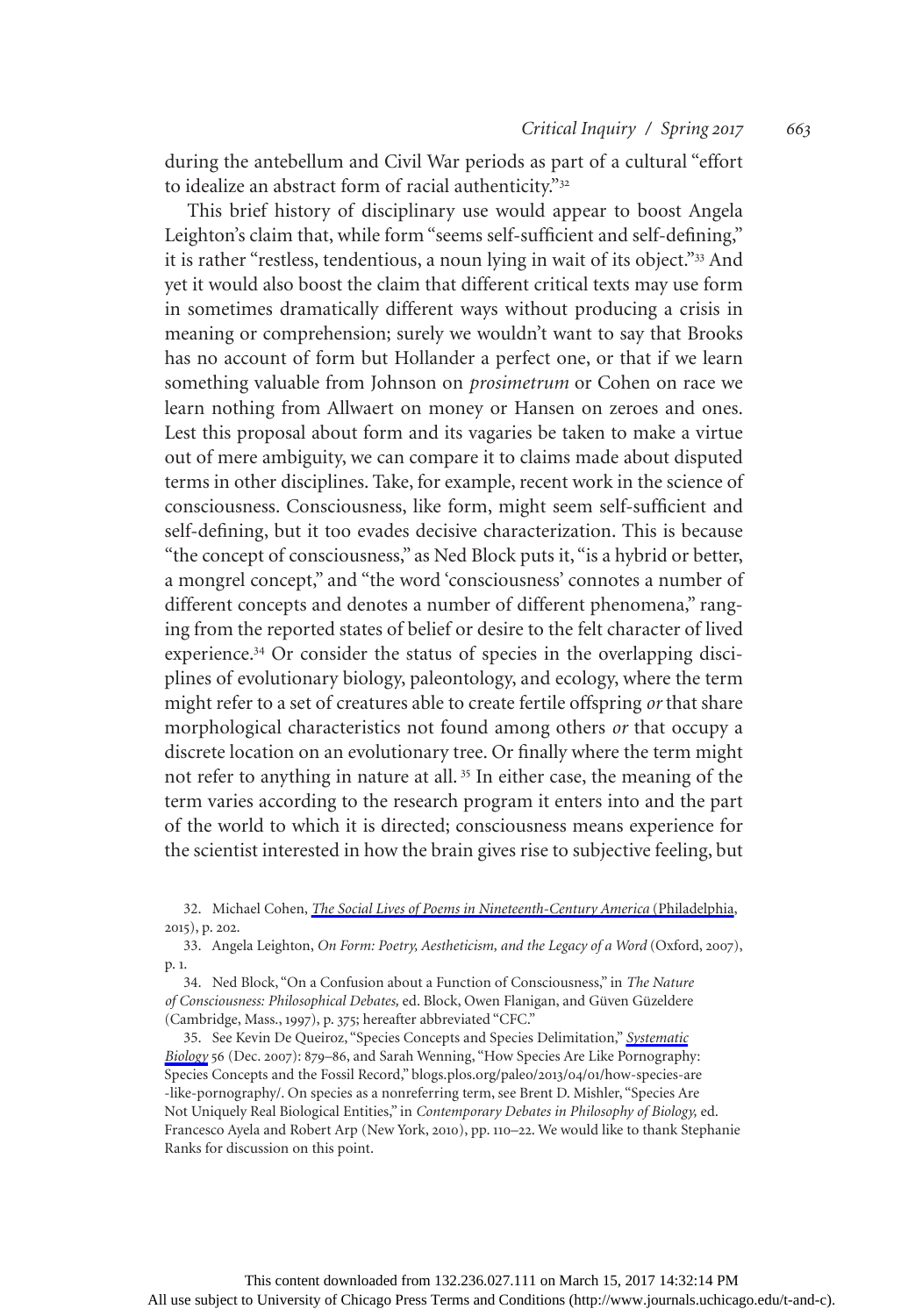not to one working on theory of mind; species means unique reproductive capacity for those working on live specimens but not to those looking at fossils. This sort of variance is precisely what Carl Hempel described in his classic work on the language of science when he claimed that technical terms "have a distinct meaning and function only in the context of a corresponding theory" and therefore that the "operational criteria of application available for a term often amount to less than a full definition."<sup>36</sup> We apply consciousness to one cluster of questions and species to another, and we are only misled when we collapse instances of consciousness into consciousness writ large or mistake one use of species for another. "There are reasons to doubt the possibility of providing *full* operational definitions for all theoretical terms in science," as Hempel puts it, but this only means that we should be careful to discriminate the meaning of terms as they appear in an explanatory setting or situation.<sup>37</sup>

We might answer Levinson's critique of formalism therefore by arguing that formalism need not, indeed cannot provide a single definition of form because form is an entity known by occasion, through encounters with its subsidiary phenomena. This is evidence neither of defects in formalism nor in literary studies. On the contrary, as Block notes, the "many parallels in the history of science" suggest that varied use, suited to questions or methods or objects, is how disciplines usually work and rarely in such a way as to compromise integrity or prestige ("CFC," p. 375). Aristotle used *velocity* to mean average velocity as well as instantaneous velocity, while "the Florentine experimenters of the seventeenth century used a single word . . . for temperature and for heat"; yet we do not believe that Aristotle said nothing about velocity or that the members of the Academy of Florence said nothing about temperature or heat ("CFC," p. 375). Such undifferentiated concepts flourish in the sciences insofar as they understand themselves as *contexts*—as epistemic domains operating under a set of local and shifting, but still reliable, constraints. Applications of the term *form* are therefore unsatisfactory only when they make arguments "using some premises that apply to some phenomena falling under [form's] category and other premises that apply to other phenomena" also falling under form's category but with a different meaning ("CFC," p. 375). In such cases, form is being mixed up with *forms* in the same way that Block finds consciousness too often mixed up with *consciousnesses* or that John

<sup>36.</sup> Carl Hempel, *Aspects of Scientific Explanation and Other Essays in the Philosophy of Science* (New York, 1965), pp. 140, 143.

<sup>37.</sup> Ibid., p. 143.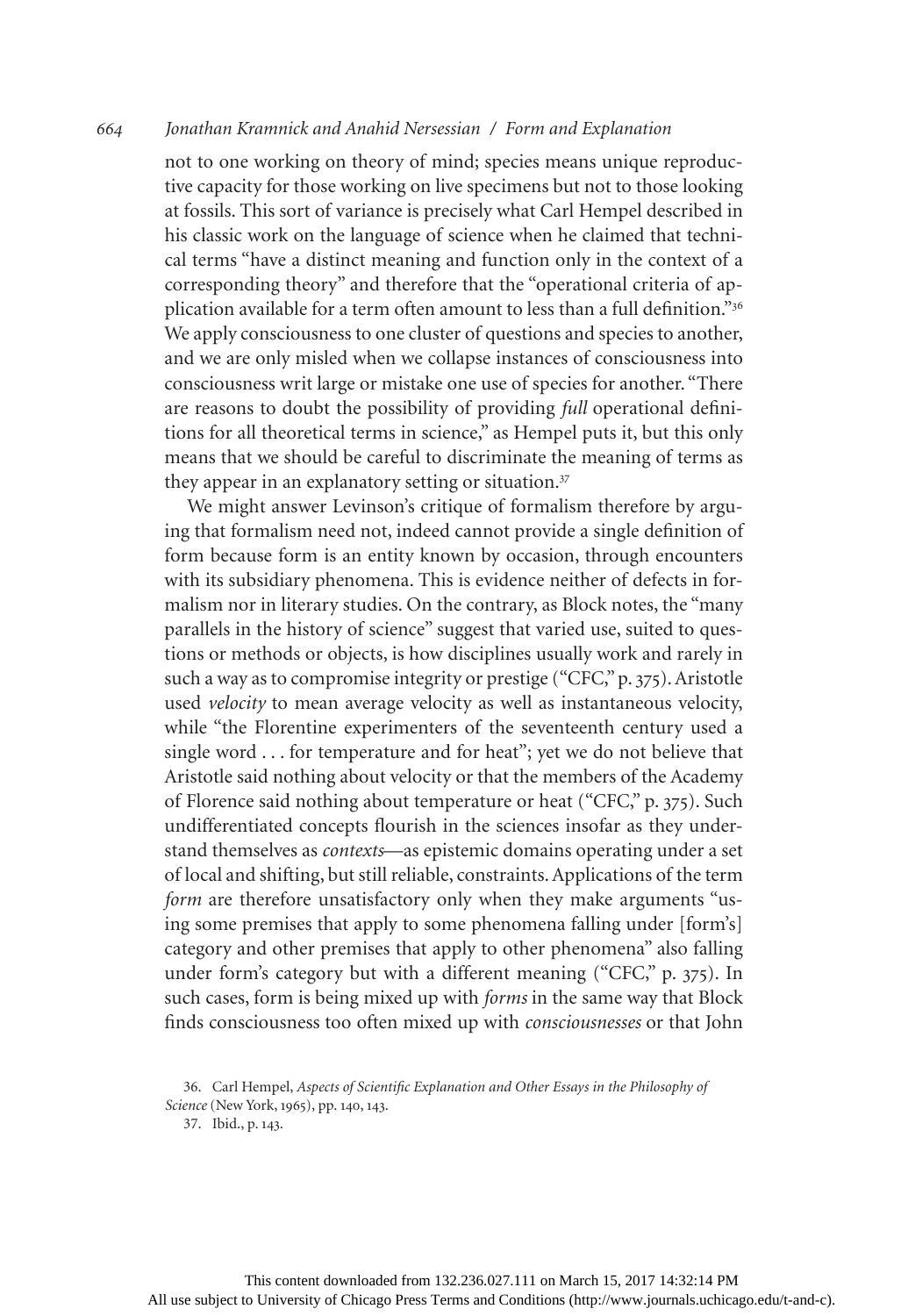Dupré and Philip Kitcher have found the term *species* used to reflect one way of sorting organisms into sets when it covers multiple "approaches to the demarcation of species taxa."<sup>38</sup>

Again, that such confusion happens does not mean there is no such thing as form or species or consciousness; it means that these terms become intelligible in particular and independently interesting contexts. If, as Bacon says, a formalist is someone who "explains a matter" in a certain way, then perhaps we should distinguish form as a "matter" or topic from form as a kind of explanation, thus sifting and separating out contextspecific instances of a thing from an ambiguous representation of the thing itself as a unitary entity. When it comes to this version of form—the form that belongs to the formalist—we might even suggest that there is no form without formalism, no object without the method that names it. To put it slightly differently, we might say that the varieties of form arise only in the shifting context of formalism, only in the practice of critical explanation.

"There is an old opinion," writes I. A. Richards, that with respect to works of art "explanation is itself derogatory," as if to come up with an account of these works were to diminish our experience of them.<sup>39</sup> Now that the moment of high standing for literary texts has turned to the low standing of their disciplines of study, however, the reluctance to consider the workaday interpretive habits of humanist scholars as explanations in their own right is due for some reconsideration. Consider how arguably the most successful recourse to explanation in literary study has endeavored to redefine criticism away from its ordinary, interpretive practice. The penultimate paragraph of Franco Moretti's landmark *Graphs, Maps, Trees* makes this careful distinction: "the models I have presented . . . share a clear preference for explanation over interpretation; or perhaps, better, for the explanation of general structures over the interpretation of individual texts."<sup>40</sup> In what did these explanations consist? The achievement of *Graphs, Maps, Trees* was to produce such a thing as an account of how the detective novel evolved in a way that was like but also importantly different from an actual biological organism subject to natural selection. It was like a biological organism because parts of the form changed as it competed for the scarce attention of readers; it was unlike such an or-

<sup>38.</sup> Philip Kitcher, "Species," *[Philosophy of Science](http://www.journals.uchicago.edu/action/showLinks?system=10.1086%2F289182)* 51 (June 1984): 309. See also John Dupré, "Natural Kinds and Biological Taxa," *[Philosophical Review](http://www.journals.uchicago.edu/action/showLinks?crossref=10.2307%2F2184373)* 90 (Jan. 1981): 66–90.

<sup>39.</sup> I. A. Richards*, Principles of Literary Criticism* (London, 2004), p. 157.

<sup>40.</sup> Franco Moretti, *Graphs, Maps, Trees: Abstract Models for Literary History* (London, 2005), p. 91.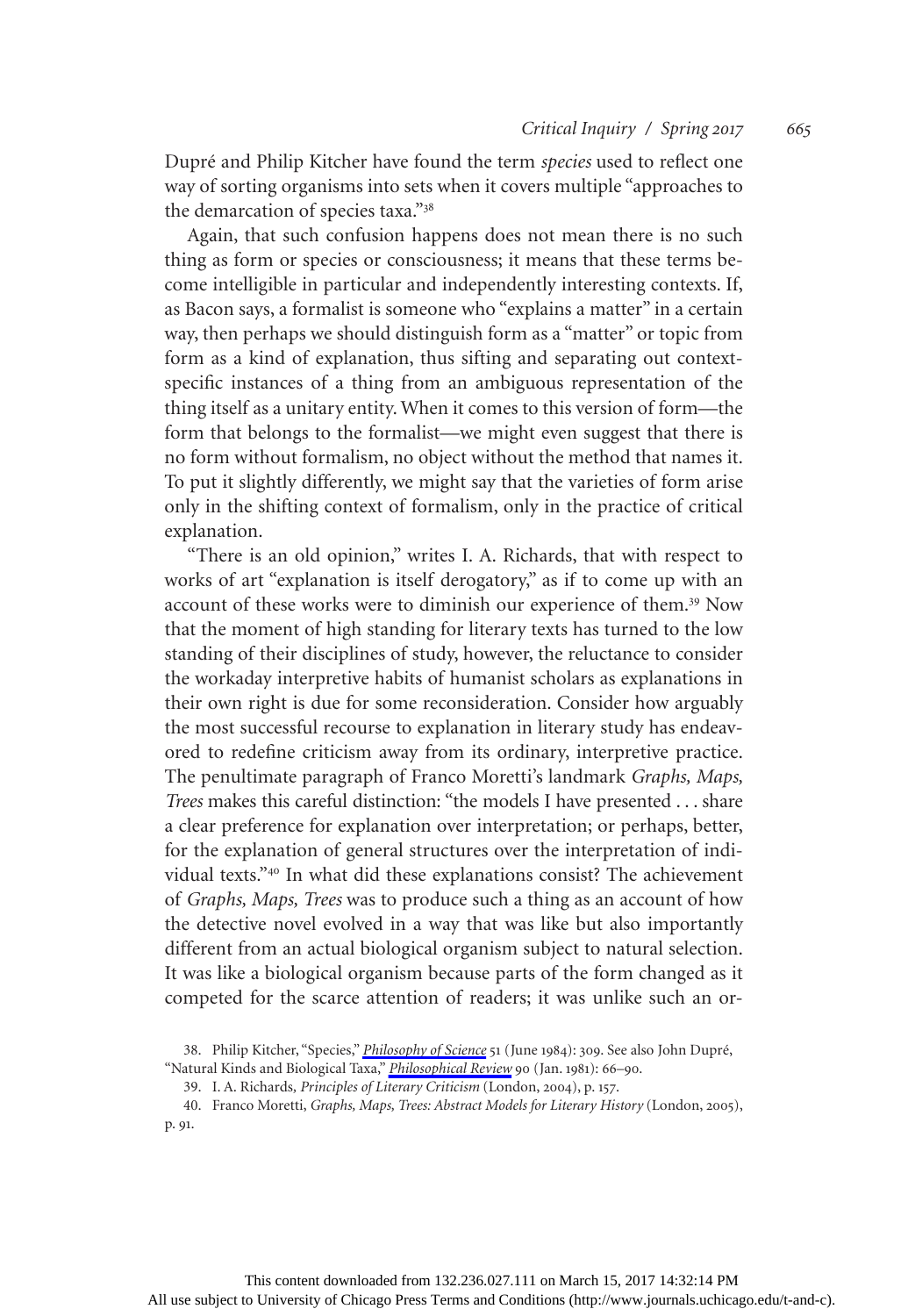ganism because the path of its evolution could converge with different species as well as branch out on its own.<sup>41</sup> This kind of analysis explained the development of a form (the detective novel) in a way that understood its phenomenon (the explanandum) to be the entire "tree" of its development and not the individual novels that filled out its branches.

The act of following a form along locations on a map or branches of a tree can only view form as something larger than any one instance of it. And so it can only view the procedure of explanation as an abstraction away from and a revision of the ordinary practice of critical reading—or, one might say, an abstraction away from and revision of the *ordinary science* of literary study.<sup>42</sup> On Moretti's own account, that is, this explanatory relation holds only for "general structures" and not for the "individual texts" whose analyses turn out to be mere "interpretation," a word that evidently suffers in the comparison to the "explanation" of the whole. Moretti's point is mistaken to the degree to which he fails to see interpretation—considered in the broad sense as everything that literary scholars do—as itself a variety of explanation. It is mistaken in other words when it cedes the ground of explanation entirely to the procedures, methods, and assumptions of another discipline (to computer science, for example) and refuses to grant that critics are doing explanation whenever they set out to work. Roman Jakobson wrote that "the object of literary science is not literature but literariness," a quality that will always be to some degree subjective and intuitive, in excess of any impartial metric.<sup>43</sup> By this he meant that literature occupied a particular place in the world and thus required a mode of explanation suited to its peculiarities. We would add to this point that some scientific debates might clarify what these peculiarities are along with the disciplinary rationale for their study. And behind *this* claim lies another, stronger one, namely, that literature stands in the same

41. See ibid., pp. 80–81. The familiar criticism that Moretti's analysis stakes an untenable homology between literary and biological evolution is therefore quite mistaken.

42. This is so even without the disciplinary argument against close reading that took on special salience when method joined up with developments in the digital humanities. In fact, the explanatory procedure of taking a form and following it from space to space while studying its transformations relies on punctuated instances of (often virtuoso) close reading. In the case of the tree made by the development of free indirect style, the procedure needs to get right up next to modulations of voice in passages from Jane Austen, Fyodor Dostoyevsky, Émile Zola, and James Joyce before it puts them in evolutionary and cartographic relation to each other; see ibid., pp. 81–92. The argument therefore isn't against reading such passages closely; the argument is that reading them closely doesn't produce an explanation until it is abstracted into the tree composed by their pathways across nations and historical time.

43. Roman Jakobson, "On Realism in Art," in *Readings in Russian Poetics: Formalist and Structuralist Views,* ed. Ladislav Matejka and Krystyna Pomorska (Cambridge, Mass., 1971), p. 38.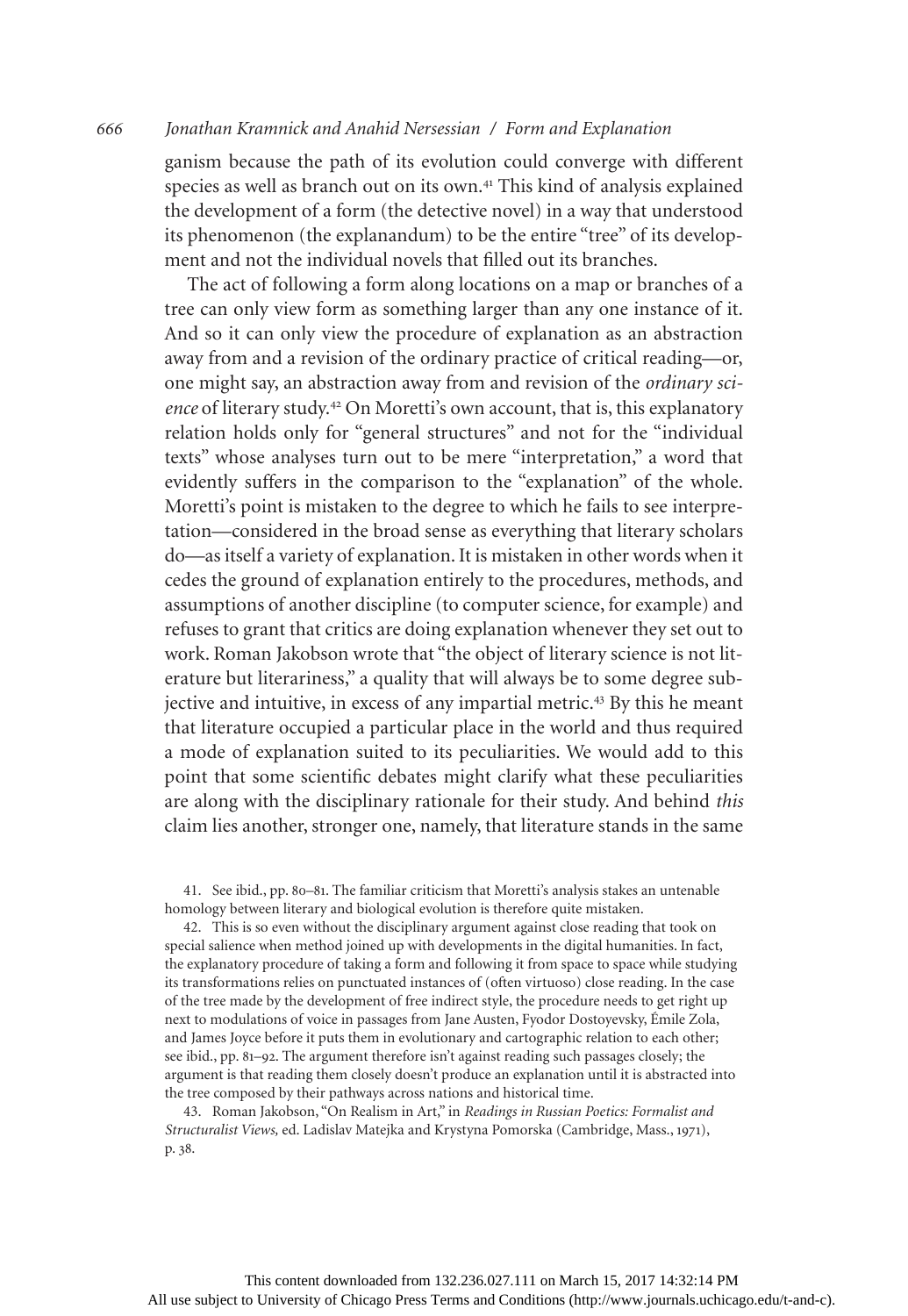## *Critical Inquiry / Spring 2017 667*

relation to literary method as we have described form standing in relation to formalism, experiential consciousness in relation to neuroscience, or species in relation to biology: we know it not when we see it but when we know how we see it. Being a scientist about literature in this sense does not mean applying science to literature. Nor does it mean changing a critical method so that it seems more like what biologists or economists do. Rather, it means thinking about "literariness" as the special quarry of criticism, and it also means being in possession of a language that upholds criticism as a singular and substantial mode of explanation.

Explanations—as Hempel, Ernst Nagel, and Bas van Fraasen have argued—are answers to questions, specifically why-questions. Thus the theory of gravity is a good explanation to give in answer to the question why do objects fall toward the earth? and the theory of evolution is a good explanation to give in answer to the question why do undesirable phenotypic traits gradually disappear or become rare in species that survive and reproduce? Note we have not said that *gravity* or *evolution* explain these phenomena but rather that a set of ideas concerning falling and the life of a species do the explaining. Because they are relevant only insofar as they respond to a question in a way that actually answers what is being asked, explanations are also essentially relative, changing in nature and value with respect to their capacity to provide the kind of information being sought. As van Fraasen puts it, "scientific explanation is not (pure) science but an application of science. It is a use of science to satisfy certain of our desires; and these desires are quite specific in a specific context, but they are always desires for descriptive information."44 This has certain implications for our understanding of literary criticism and literary formalism, the ostensible eclecticism of which we may now understand as its own kind of rigor: the application of a proprietary set of terms and practices to an important corner of the world.

This is the sort of rigor that Kitcher, in his expansion of the species concept, associates with a method he calls pluralistic realism. We prefer John Dupré's "promiscuous realism," which perhaps better captures the spirit of the disciplinary law of desire that underwrites it.<sup>45</sup> We desire information about the subject matter that concerns us, and we judge ourselves to be using the right language to describe that subject matter whenever it gives us access to the information we desire in such a way that is recognized by the consensus judgment of the discipline. In *The* 

<sup>44.</sup> Bas van Fraasen, *[The Scientific Image](http://www.journals.uchicago.edu/action/showLinks?crossref=10.1093%2F0198244274.001.0001)* (Oxford, 1980), p. 156.

<sup>45.</sup> Dupré, *The Disorder of Things: Metaphysical Foundations of the Disunity of Science* (Cambridge, Mass., 1993), esp. pp. 37–59.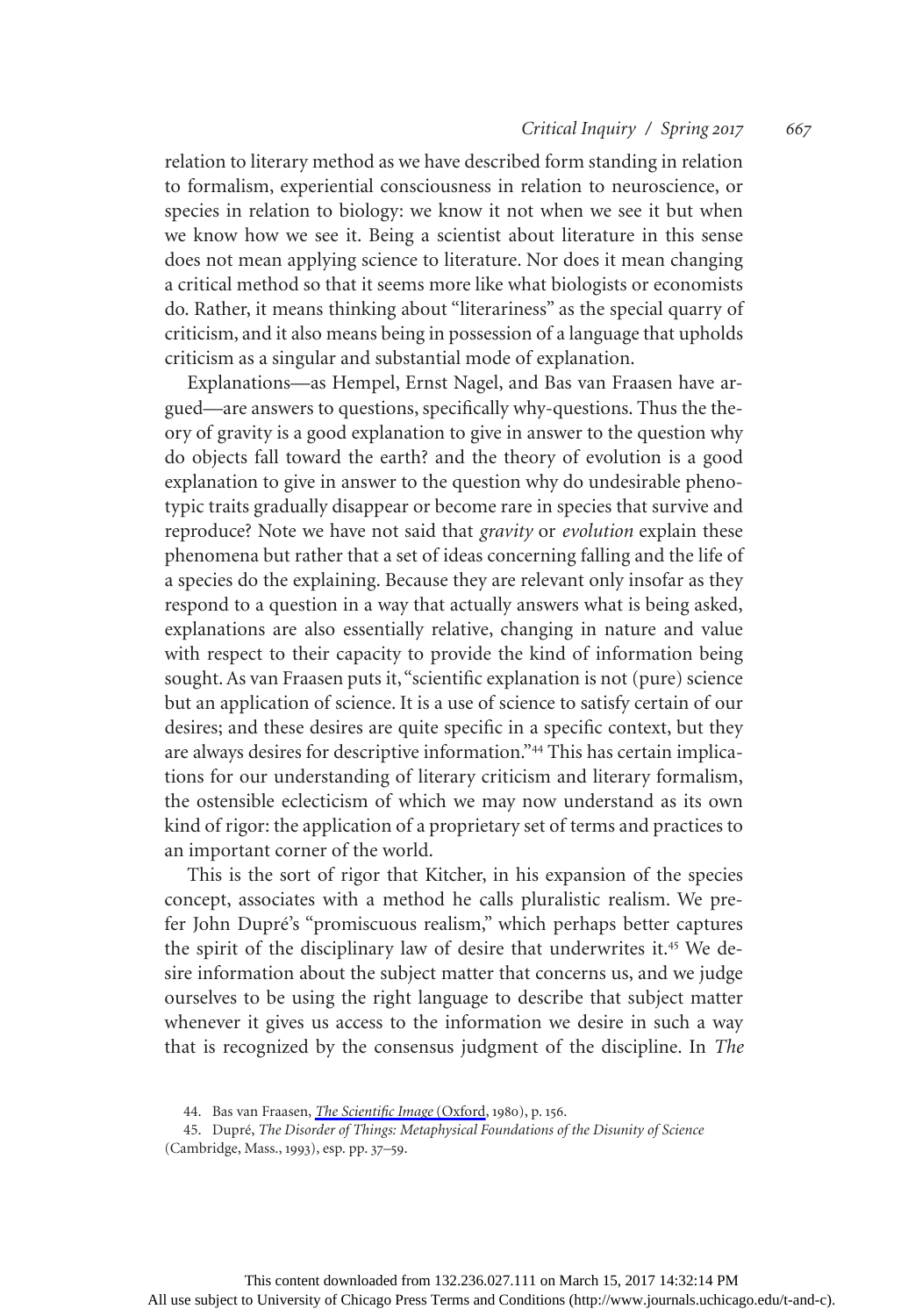*Secret of Style*, Miller wants to know both why and how Austen's free indirect style—which Frances Ferguson calls "the novel's one and only formal contribution to literature"—projects a certain model of personhood, one that struggles to appear beyond gender and thus throws a wrench into the conventional assumption that Austen is her novels' narrator.<sup>46</sup> Like Ferguson, he is interested in free indirect style as a feature of the novel on par with the chapter, the dénouement, or the epigraph and thus part of its formal construction, but he is also interested in understanding the rapport among narrator, character, and reader as a social relation like any other, capable of intimacy, detachment, judgment, compassion, and so on. This relation is also a form; in this case, it holds two or more centers of consciousness, represented or real, in a play of closeness and distance, understanding and opacity. That anyone who has read enough Austen, and read her carefully, is capable of recognizing and even reproducing free indirect style suggests that the form holds its shape across contexts, a capacity that in turn supports its designation as form. In other words, what we find in *The Secret of Style* is a formalism that speaks to other formalisms engaged in thinking through similar problems—problems such as the partial confluence of literary and social representation—as well as an independently vital development of formalism as a method. If there is a rule of thumb to be derived here and from our brief survey of formally engaged scholarship above it is that questions drive the work that we do, and explanatory terms follow in their train. Promiscuity is the mark of a discipline in good enough shape to adapt its distinctive idiom to changing and specific contexts.

#### **3. Against Polemic**

We consider the diversity of approaches to form over the long haul of the discipline to express the discipline's good standing, not its crisis. The collection and taxonomy of terms that fall under the analysis of form vary according to the research program and accompanying desires of the critics who use them; this is what it means for literary study to be a discipline of knowledge located in an academic department. We therefore have no interest in pitting one version of form against another, or in establishing our own (we are formalists and, yet, we don't have one) in the place of everyone else's. Our exploration of form leads us to conclude that the inconsistency with which the term is used gives criticism a solid justification for remaining the way it is—minus the polemics that state criticism should

46. Frances Ferguson, "Jane Austen, *Emma,* and the Impact of Form," in *[Reading for Form,](http://www.journals.uchicago.edu/action/showLinks?crossref=10.1215%2F00267929-61-1-157)* p. 233.